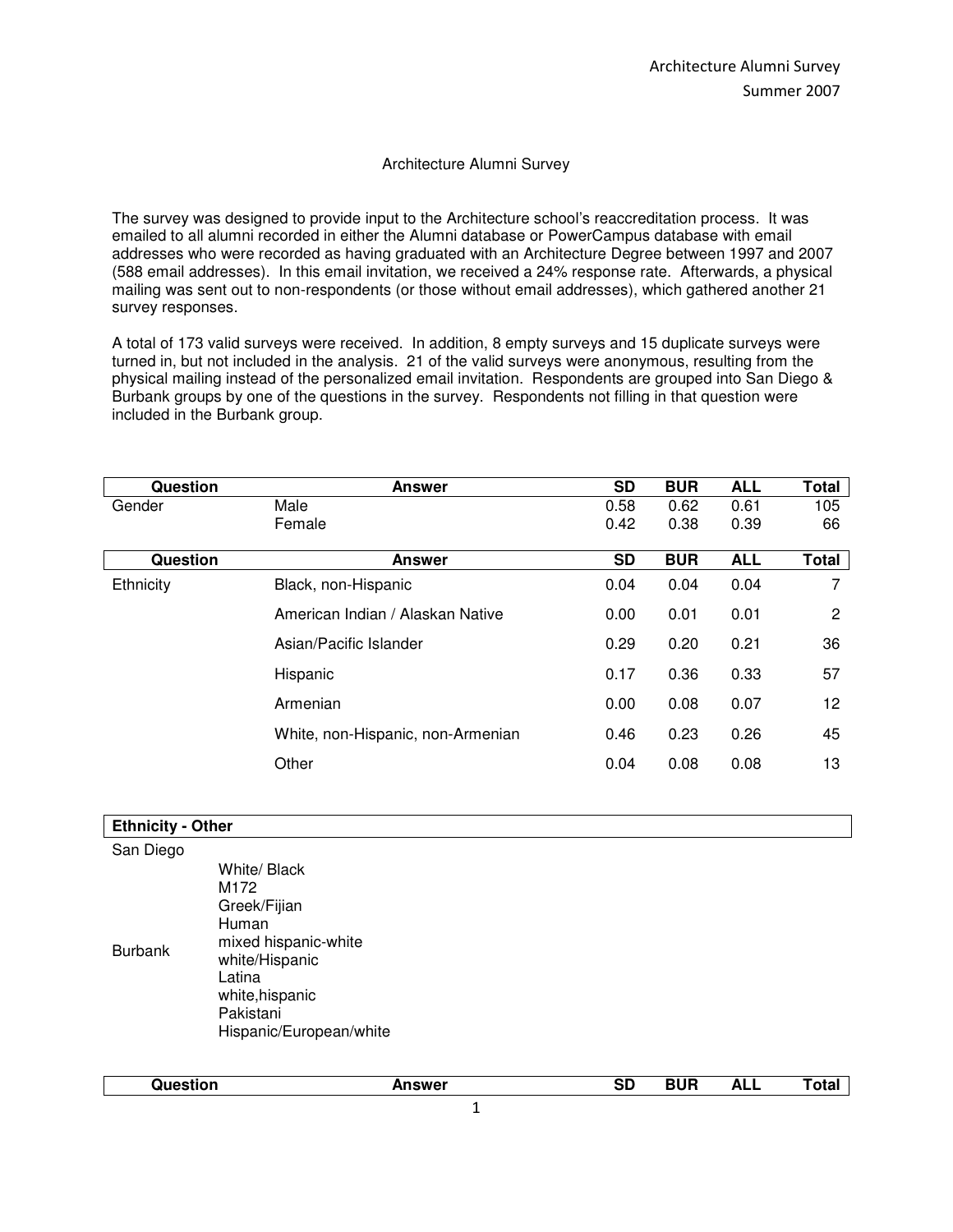| What is your<br>nationality? | <b>USA</b>                                                                                                                                                                                                                                                                                           | 0.75 | 0.82                 | 0.81 | 138 |
|------------------------------|------------------------------------------------------------------------------------------------------------------------------------------------------------------------------------------------------------------------------------------------------------------------------------------------------|------|----------------------|------|-----|
|                              | Other                                                                                                                                                                                                                                                                                                | 0.25 | 0.18                 | 0.19 | 33  |
| <b>Nationality - Other</b>   |                                                                                                                                                                                                                                                                                                      |      |                      |      |     |
| San Diego                    | mexicano<br>mexico<br>Japan<br>jordanian<br>Vietnamese<br>Mexican                                                                                                                                                                                                                                    |      |                      |      |     |
| <b>Burbank</b>               | armenian<br>ecuadorean<br>Chinese Portuguese<br>Mexico<br>Mexico<br>Taiwan<br>Chilean<br>Nigerian<br>Salvadoreno<br>Japanese<br>Salvadorian<br>Peru<br>Chinese<br>Salvadrian<br>india<br>Congolese<br>Swedish<br>Mexican<br>Pakistan<br>Mexican<br>hong kong<br>Korea<br>Vietnamese<br><b>MEXICO</b> |      |                      |      |     |
|                              | How old were you when you graduated from Woodbury?                                                                                                                                                                                                                                                   |      |                      |      |     |
| 18                           |                                                                                                                                                                                                                                                                                                      |      | $\mathbf{1}$         |      |     |
| 21<br>22                     |                                                                                                                                                                                                                                                                                                      |      | $\overline{c}$<br>12 |      |     |
| 23                           |                                                                                                                                                                                                                                                                                                      |      | 33                   |      |     |
| 24                           |                                                                                                                                                                                                                                                                                                      |      | 22                   |      |     |
| 25                           |                                                                                                                                                                                                                                                                                                      |      | 21                   |      |     |
| 26                           |                                                                                                                                                                                                                                                                                                      |      | 15                   |      |     |
| 27                           |                                                                                                                                                                                                                                                                                                      |      | $\boldsymbol{9}$     |      |     |
| 28                           |                                                                                                                                                                                                                                                                                                      |      | 8                    |      |     |
| 29                           |                                                                                                                                                                                                                                                                                                      |      | 6                    |      |     |
| $30\,$                       |                                                                                                                                                                                                                                                                                                      |      | $\overline{7}$       |      |     |
| 31                           |                                                                                                                                                                                                                                                                                                      |      | $\overline{c}$       |      |     |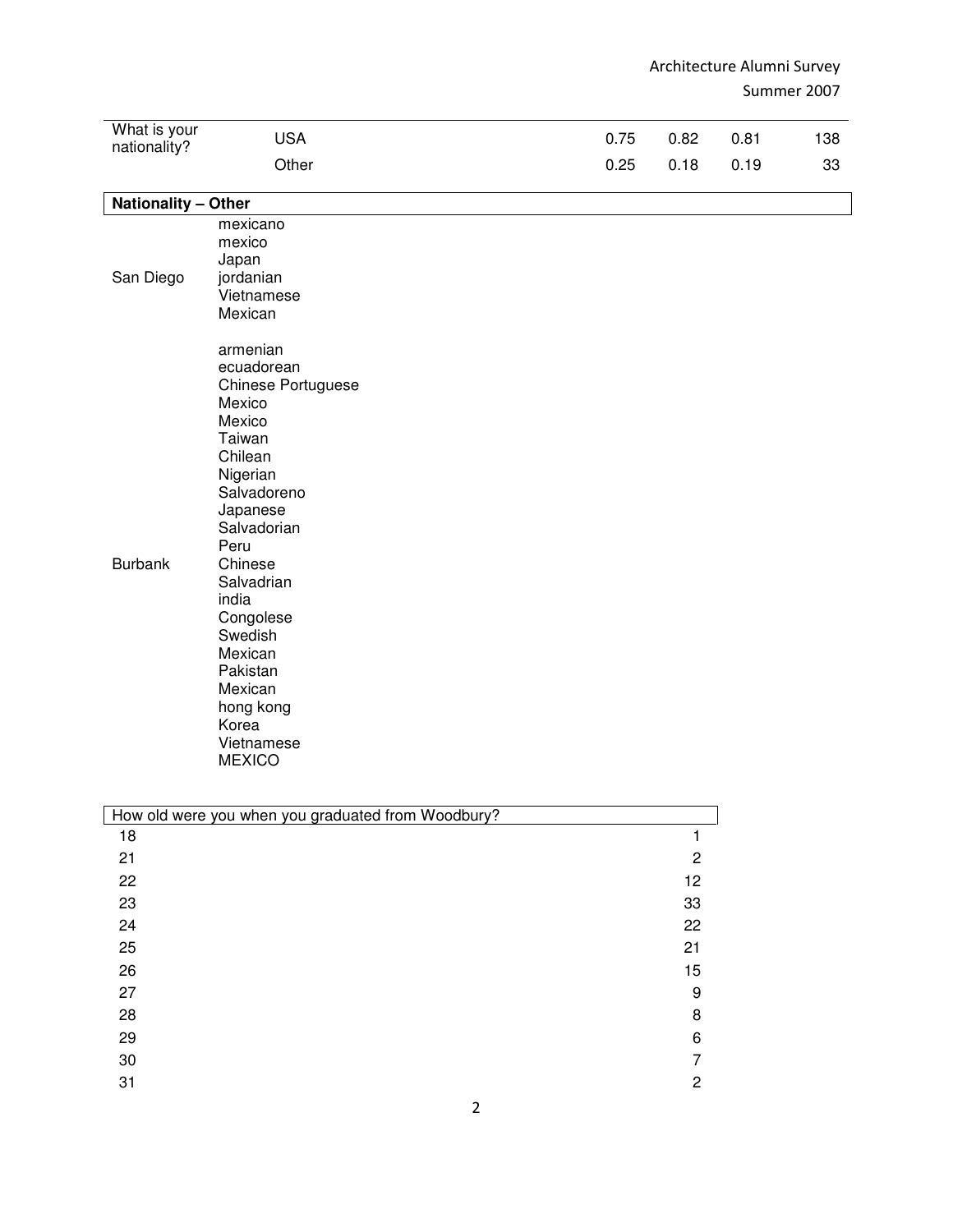| 32           | $\mathbf{2}$   |
|--------------|----------------|
| 33           | $\overline{c}$ |
| 34           | 1              |
| 35           | $\overline{c}$ |
| 37           | 1              |
| 38           | $\overline{c}$ |
| 45           | $\mathbf{1}$   |
| 51           | $\overline{c}$ |
| $21 - 25$    | 3              |
| 26-30        | 5              |
| 27 years old | 1              |
| $31 - 35$    | $\overline{c}$ |
| 36-40        | $\overline{c}$ |
| $41 - 45$    | 1              |
| $45+$        | 1              |

| In what year did you graduate from Woodbury? |                  |
|----------------------------------------------|------------------|
| 1984                                         | 1                |
| 1988                                         |                  |
| 1990                                         | $\overline{c}$   |
| 1993                                         | 5                |
| 1994                                         | $\overline{2}$   |
| 1995                                         | 6                |
| 1996                                         | 3                |
| 1997                                         | 8                |
| 1998                                         | 4                |
| 1999                                         | $\overline{c}$   |
| 2000                                         | $\boldsymbol{9}$ |
| 2001                                         | 6                |
| 2002                                         | 6                |
| 2003                                         | 11               |
| 2004                                         | 15               |
| 2005                                         | 20               |
| 2006                                         | 27               |
| 2007                                         | 25               |
|                                              |                  |

| <b>Question</b>                            | <b>Answer</b> | SD   | <b>BUR</b> | <b>ALL</b> | Total |
|--------------------------------------------|---------------|------|------------|------------|-------|
| Were you a transfer<br>student?            | Yes           | 1.00 | 0.62       | 0.67       | 114   |
|                                            | No            | 0.00 | 0.38       | 0.33       | 56    |
| If yes, from what school did you transfer? |               |      |            |            |       |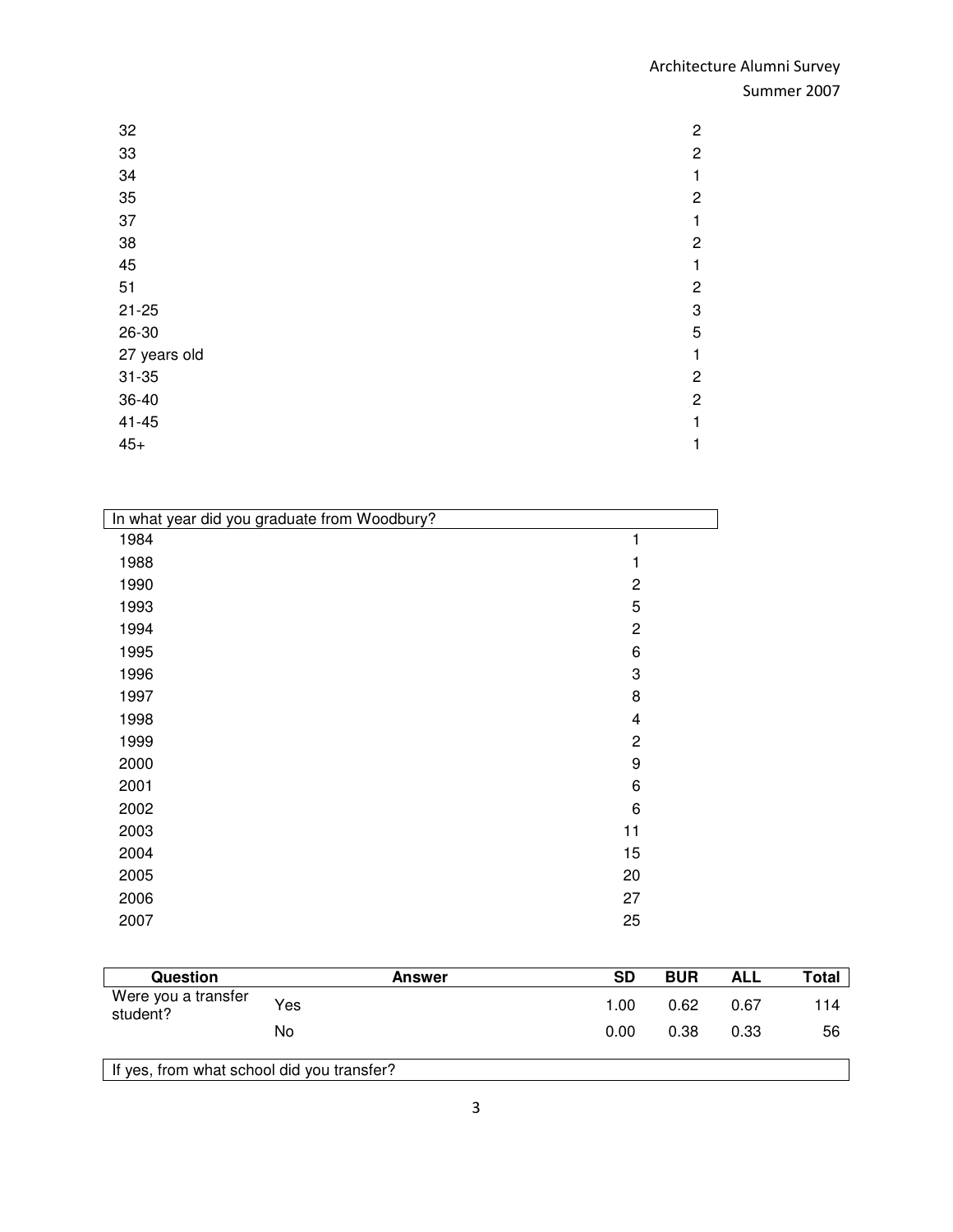|  | <b>Burbank Campus</b> |
|--|-----------------------|
|--|-----------------------|

| Pasadena City College                        | 15             |
|----------------------------------------------|----------------|
| <b>Glendale Community College</b>            | 10             |
| Fullerton                                    | 4              |
| Mt San Antonio College                       | 4              |
| Orange Coast College                         | 4              |
| Pierce College                               | 4              |
| El Camino                                    | 3              |
| <b>Ventura Community College</b>             | 3              |
| <b>Cerritos College</b>                      | $\overline{c}$ |
| College of the Canyons                       | $\overline{c}$ |
| L.A. Pierce College                          | $\mathbf 2$    |
| Los Angeles Harbor College                   | $\overline{c}$ |
| Los Angeles Valley College                   | $\overline{c}$ |
| California Polytechnic San Luis Obispo       | 1              |
| <b>Bakersfield Colledge</b>                  | 1              |
| <b>Cal State Fullerton</b>                   | 1              |
| Cal State Northridge                         | 1              |
| California State University Northridge       | 1              |
| COS                                          | 1              |
| East Los Angeles College                     | 1              |
| Fresno City College                          | 1              |
| Gavilan collage, Gilroy CA                   | 1              |
| Georgian Court College, Lakewood, NJ         | 1              |
| GOLDEN WEST COLLEGE, HUNTINGTON<br>BEACH, CA | 1              |
| international                                | 1              |
| L.A. City College                            | 1              |
| LA Valley College                            | 1              |
| <b>LAHC</b>                                  | 1              |
| Long Beach City College                      | 1              |
| Los Angeles Mission College                  | 1              |
| Los Angeles Pierce College                   |                |
| Los Angeles Trade Technical College          |                |
| Mary Mount College Palos Verdes              |                |
| <b>NYIT</b>                                  |                |
| Rio Hondo College                            |                |
| Saddleback Community College                 |                |
| SAN DIEGO COMMUNITY COLLEGE                  |                |
| San Jose State University                    |                |
| Santa Barbara City College                   |                |
| University of Central Arkansas               |                |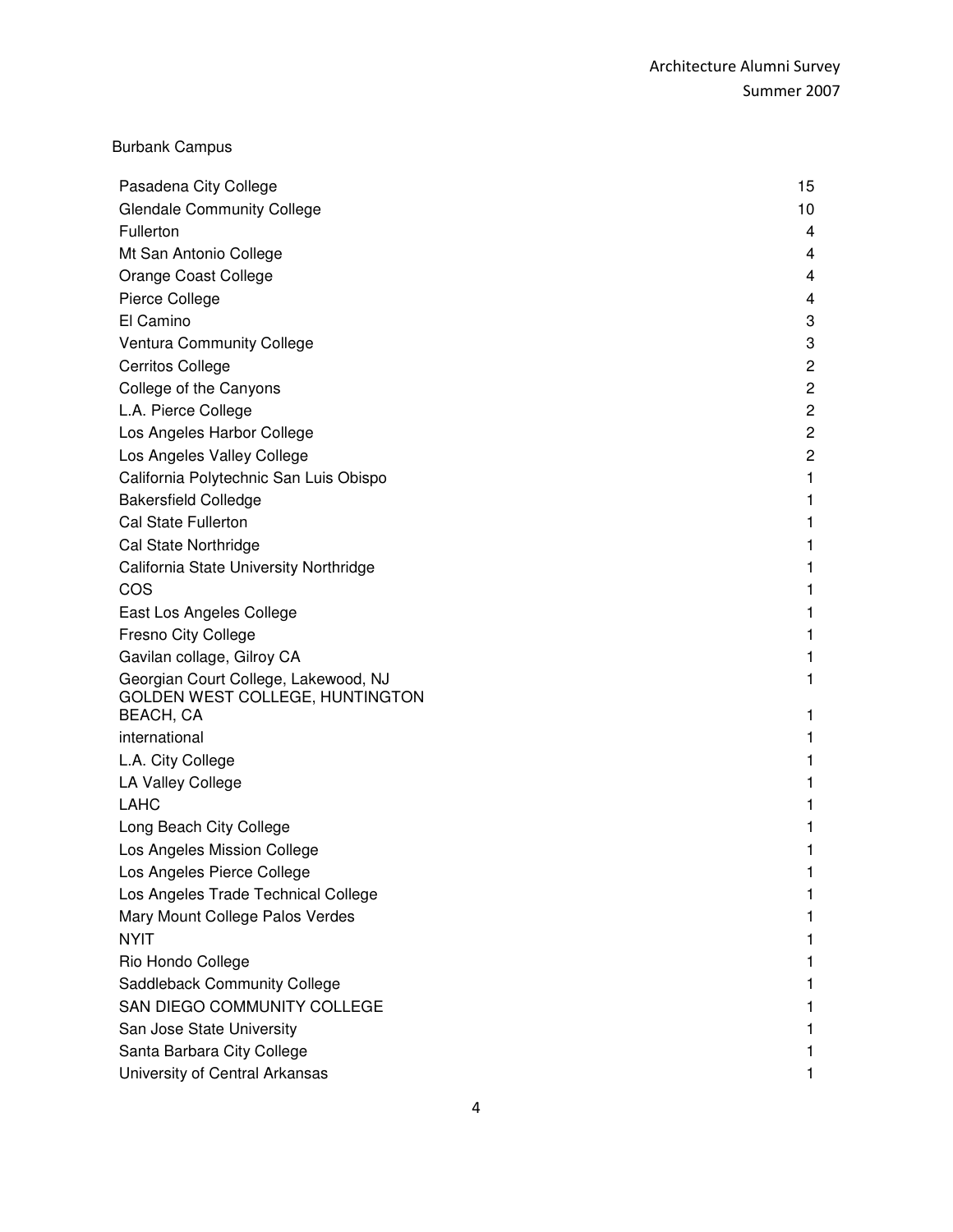| University of Maryland at College Park<br>University of Utah<br>woodbury |   |
|--------------------------------------------------------------------------|---|
| San Diego Campus                                                         |   |
| Mesa College                                                             |   |
| san diego mesa college                                                   | 4 |
| Orange Coast College                                                     | 2 |
| southwestern college                                                     | 2 |
| <b>CAL STATE LONG BEACH</b>                                              |   |
| <b>Fullerton College</b>                                                 |   |
| ISAD Institute of Superior Architecture and Desing                       |   |
| <b>Miramar Community College</b>                                         |   |
| Palomar College                                                          |   |
| Saddleback College                                                       |   |
| SAN DIEGO MESA COLLEGE AND SOUTHWESTERN COLLEGE                          |   |
| san diego mesa/ southwestern                                             |   |
| <b>UABC Mexico</b>                                                       |   |

| Question                                    | Answer | <b>SD</b> | <b>BUR</b> | <b>ALL</b> | Total |
|---------------------------------------------|--------|-----------|------------|------------|-------|
| If yes, into what year<br>did you transfer? | 1st    | 0.00      | 0.38       | 0.30       | 34    |
|                                             | 2nd    | 0.00      | 0.43       | 0.34       | 39    |
|                                             | 3rd    | 0.96      | 0.18       | 0.34       | 39    |
|                                             | 4th    | 0.04      | 0.01       | 0.02       | റ     |

| Question                                                                 | <b>Answer</b>                                   | <b>SD</b>      | <b>BUR</b> | <b>ALL</b> | <b>Total</b> |
|--------------------------------------------------------------------------|-------------------------------------------------|----------------|------------|------------|--------------|
| If no, did you come<br>directly after<br>graduating from high<br>school? | Yes                                             | 0.20           | 0.63       | 0.60       | 50           |
|                                                                          | No                                              | 0.80           | 0.37       | 0.40       | 33           |
|                                                                          | No/number of years since graduating high school |                |            |            |              |
|                                                                          |                                                 | $\overline{2}$ |            |            |              |
| 1.5                                                                      |                                                 |                |            |            |              |
| $\overline{c}$                                                           |                                                 | 3              |            |            |              |
| 3                                                                        |                                                 | 8              |            |            |              |
| 4                                                                        |                                                 | 3              |            |            |              |
| 5                                                                        |                                                 | 3              |            |            |              |
| 6                                                                        |                                                 |                |            |            |              |
| 7                                                                        |                                                 | 2              |            |            |              |
|                                                                          |                                                 |                |            |            |              |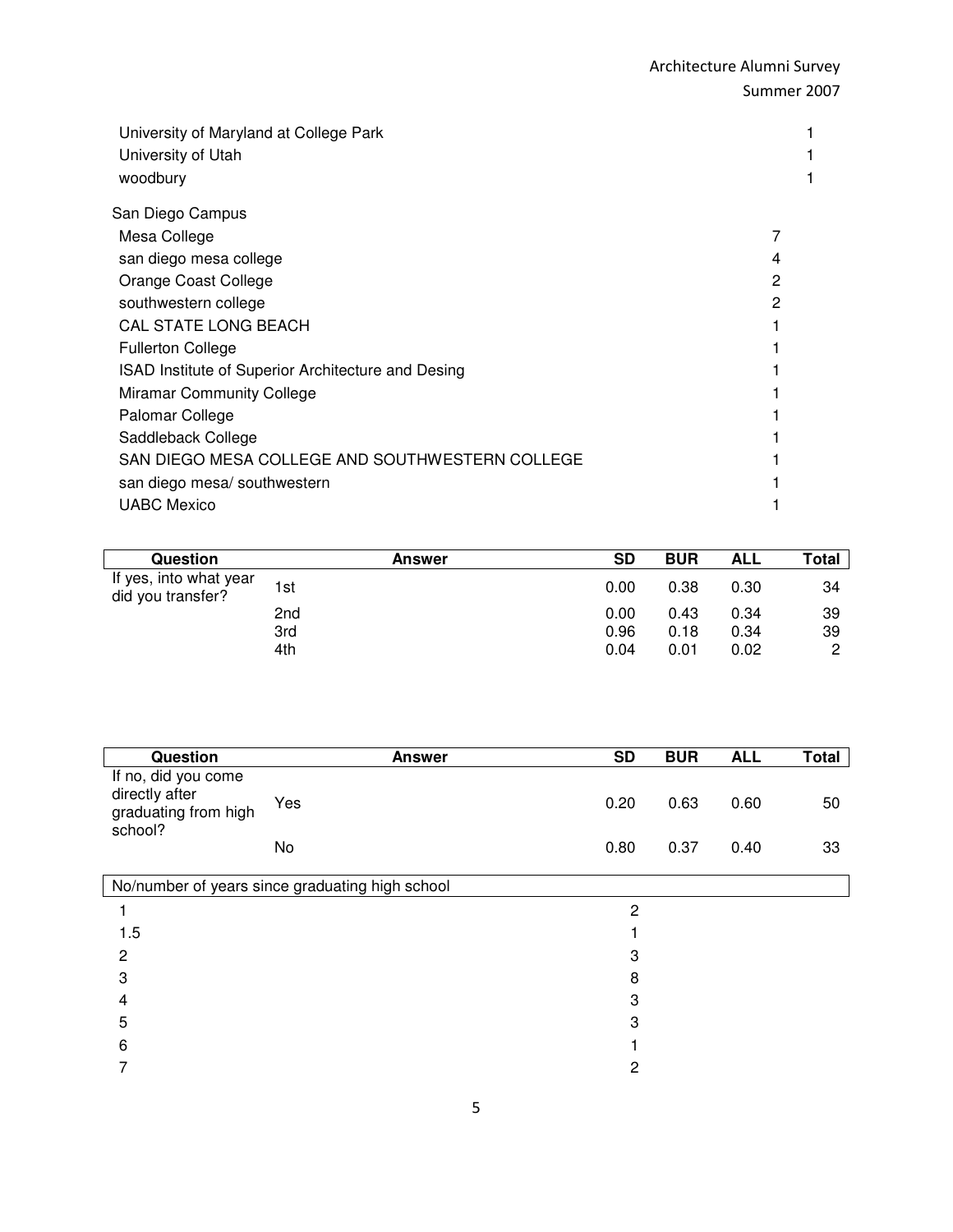| 8  | $\mathbf{1}$   |
|----|----------------|
| 10 | $\mathbf{1}$   |
| 14 | 1              |
| 15 | 1              |
| 30 | $\blacksquare$ |

| Question                                                                             | <b>Answer</b>                        |                 |            | <b>Total</b>               |
|--------------------------------------------------------------------------------------|--------------------------------------|-----------------|------------|----------------------------|
| At which facility did                                                                | Burbank/LA                           |                 |            | 146                        |
| you study?                                                                           | San Diego                            |                 |            | 27                         |
|                                                                                      |                                      |                 |            |                            |
| <b>Question</b>                                                                      | <b>Answer</b>                        | $\overline{SD}$ | <b>BUR</b> | <b>Total</b>               |
| Did you have a<br>minor? If so, please<br>specify.                                   | <b>Business</b>                      |                 | 25         | 25                         |
|                                                                                      | Graphic Design                       |                 | 3          | 3                          |
|                                                                                      | Animation                            |                 | 1          | 1                          |
|                                                                                      | Psychology                           |                 | 3          | 3                          |
|                                                                                      | Interior Architecture                |                 |            | $\mathbf 0$<br>$\mathbf 0$ |
|                                                                                      | <b>Fashion Design</b><br>Other       |                 |            | 0                          |
|                                                                                      |                                      |                 |            |                            |
| <b>Question</b>                                                                      | <b>Answer</b>                        | $\overline{SD}$ | <b>BUR</b> | <b>Total</b>               |
| How did you<br>finance your<br>education at<br>Woodbury?<br>Check all that<br>apply. | <b>Government Loans</b>              | 16              | 103        | 119                        |
|                                                                                      | <b>Government Grants</b>             | 14              | 80         | 94                         |
|                                                                                      | Private (bank) Loans                 | 11              | 69         | 80                         |
|                                                                                      | Woodbury Institutional Aid           | 11              | 76         | 87                         |
|                                                                                      | Scholarship Awards<br>Part-Time Work | 13              | 64<br>72   | 77<br>87                   |
|                                                                                      | Parents                              | 15<br>9         | 55         | 64                         |
|                                                                                      | Other:<br>Devil<br>full time work    |                 |            |                            |
|                                                                                      | full time work<br>GI bill<br>Spouse  |                 |            |                            |
|                                                                                      | Family<br>full time work             |                 |            |                            |

| Question                                                                                 | <b>Answer</b>   | <b>SD</b> | <b>BUR</b> | <b>ALL</b> | Total |
|------------------------------------------------------------------------------------------|-----------------|-----------|------------|------------|-------|
| Approximately how<br>much education-<br>related debt did you<br>have upon<br>graduation? | Less than \$10k | 0.19      | 0.10       | 0.11       | 17    |
|                                                                                          | \$10k-\$20k     | 0.05<br>c | 0.13       | 0.12       | 18    |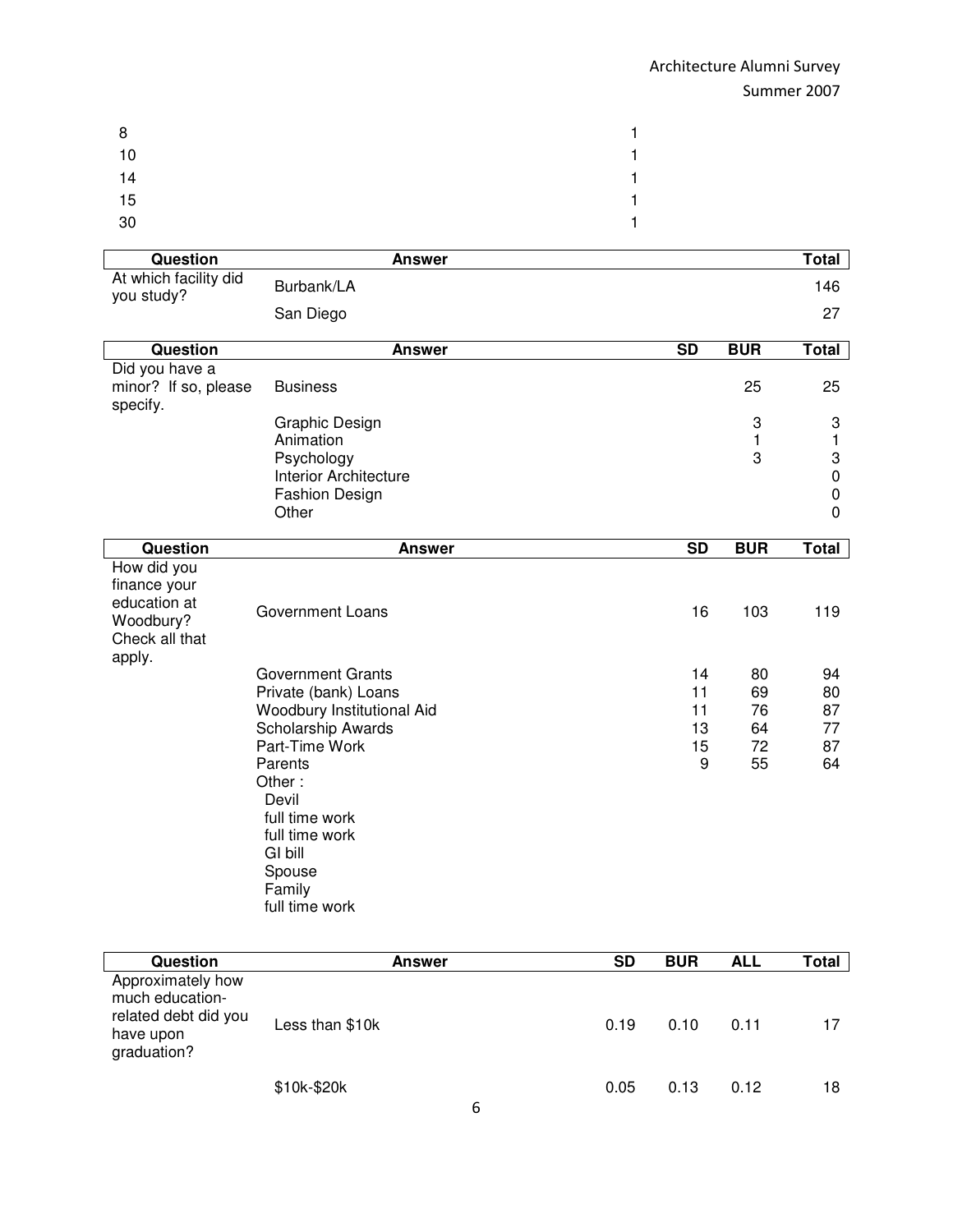| \$20k-\$30k     | <u>ດ 1ດ</u> | 0.19   | 0.18 | 27 |
|-----------------|-------------|--------|------|----|
| \$30k-\$40k     | 0. 19       | . በ 17 | 0.17 | 26 |
| More than \$40k | 0.48        | ()41   | 0.42 | 63 |

| $10$<br>$\pmb{0}$<br>$\mathbf{2}$<br>$\mathbf{1}$<br>$\ensuremath{\mathsf{3}}$<br>6<br>$\overline{\mathbf{4}}$<br>1<br>$\sqrt{5}$<br>$\overline{7}$<br>$\overline{c}$<br>6<br>$\overline{7}$<br>$\overline{\mathbf{4}}$<br>8<br>3<br>$\boldsymbol{9}$<br>1<br>10<br>16<br>11<br>$\mathbf{1}$<br>12<br>$\mathbf 2$<br>$\mathbf{1}$<br>13<br>14<br>1<br>15<br>20<br>20<br>20<br>25<br>$\overline{\mathbf{4}}$<br>$30\,$<br>14<br>$\mathbf{1}$<br>$10 +$<br>1<br>10 years<br>1<br>10?<br>1<br>12 (still paying)<br>1<br>15 years<br>1<br>$\mathbf{2}$<br>20 years<br>20 yrs<br>$\mathbf{1}$<br>3 yrs after 2007<br>1<br>30 years<br>1<br>30 yrs<br>1<br>$30+$ years<br>1<br>$30 - 40$<br>1<br>5 to 20<br>1<br>5 years<br>1<br>8 years<br>1 | How many years will it take/did it take to retire that debt? |  |
|-----------------------------------------------------------------------------------------------------------------------------------------------------------------------------------------------------------------------------------------------------------------------------------------------------------------------------------------------------------------------------------------------------------------------------------------------------------------------------------------------------------------------------------------------------------------------------------------------------------------------------------------------------------------------------------------------------------------------------------------|--------------------------------------------------------------|--|
|                                                                                                                                                                                                                                                                                                                                                                                                                                                                                                                                                                                                                                                                                                                                         |                                                              |  |
|                                                                                                                                                                                                                                                                                                                                                                                                                                                                                                                                                                                                                                                                                                                                         |                                                              |  |
|                                                                                                                                                                                                                                                                                                                                                                                                                                                                                                                                                                                                                                                                                                                                         |                                                              |  |
|                                                                                                                                                                                                                                                                                                                                                                                                                                                                                                                                                                                                                                                                                                                                         |                                                              |  |
|                                                                                                                                                                                                                                                                                                                                                                                                                                                                                                                                                                                                                                                                                                                                         |                                                              |  |
|                                                                                                                                                                                                                                                                                                                                                                                                                                                                                                                                                                                                                                                                                                                                         |                                                              |  |
|                                                                                                                                                                                                                                                                                                                                                                                                                                                                                                                                                                                                                                                                                                                                         |                                                              |  |
|                                                                                                                                                                                                                                                                                                                                                                                                                                                                                                                                                                                                                                                                                                                                         |                                                              |  |
|                                                                                                                                                                                                                                                                                                                                                                                                                                                                                                                                                                                                                                                                                                                                         |                                                              |  |
|                                                                                                                                                                                                                                                                                                                                                                                                                                                                                                                                                                                                                                                                                                                                         |                                                              |  |
|                                                                                                                                                                                                                                                                                                                                                                                                                                                                                                                                                                                                                                                                                                                                         |                                                              |  |
|                                                                                                                                                                                                                                                                                                                                                                                                                                                                                                                                                                                                                                                                                                                                         |                                                              |  |
|                                                                                                                                                                                                                                                                                                                                                                                                                                                                                                                                                                                                                                                                                                                                         |                                                              |  |
|                                                                                                                                                                                                                                                                                                                                                                                                                                                                                                                                                                                                                                                                                                                                         |                                                              |  |
|                                                                                                                                                                                                                                                                                                                                                                                                                                                                                                                                                                                                                                                                                                                                         |                                                              |  |
|                                                                                                                                                                                                                                                                                                                                                                                                                                                                                                                                                                                                                                                                                                                                         |                                                              |  |
|                                                                                                                                                                                                                                                                                                                                                                                                                                                                                                                                                                                                                                                                                                                                         |                                                              |  |
|                                                                                                                                                                                                                                                                                                                                                                                                                                                                                                                                                                                                                                                                                                                                         |                                                              |  |
|                                                                                                                                                                                                                                                                                                                                                                                                                                                                                                                                                                                                                                                                                                                                         |                                                              |  |
|                                                                                                                                                                                                                                                                                                                                                                                                                                                                                                                                                                                                                                                                                                                                         |                                                              |  |
|                                                                                                                                                                                                                                                                                                                                                                                                                                                                                                                                                                                                                                                                                                                                         |                                                              |  |
|                                                                                                                                                                                                                                                                                                                                                                                                                                                                                                                                                                                                                                                                                                                                         |                                                              |  |
|                                                                                                                                                                                                                                                                                                                                                                                                                                                                                                                                                                                                                                                                                                                                         |                                                              |  |
|                                                                                                                                                                                                                                                                                                                                                                                                                                                                                                                                                                                                                                                                                                                                         |                                                              |  |
|                                                                                                                                                                                                                                                                                                                                                                                                                                                                                                                                                                                                                                                                                                                                         |                                                              |  |
|                                                                                                                                                                                                                                                                                                                                                                                                                                                                                                                                                                                                                                                                                                                                         |                                                              |  |
|                                                                                                                                                                                                                                                                                                                                                                                                                                                                                                                                                                                                                                                                                                                                         |                                                              |  |
|                                                                                                                                                                                                                                                                                                                                                                                                                                                                                                                                                                                                                                                                                                                                         |                                                              |  |
|                                                                                                                                                                                                                                                                                                                                                                                                                                                                                                                                                                                                                                                                                                                                         |                                                              |  |
|                                                                                                                                                                                                                                                                                                                                                                                                                                                                                                                                                                                                                                                                                                                                         |                                                              |  |
|                                                                                                                                                                                                                                                                                                                                                                                                                                                                                                                                                                                                                                                                                                                                         |                                                              |  |
|                                                                                                                                                                                                                                                                                                                                                                                                                                                                                                                                                                                                                                                                                                                                         |                                                              |  |
|                                                                                                                                                                                                                                                                                                                                                                                                                                                                                                                                                                                                                                                                                                                                         |                                                              |  |
|                                                                                                                                                                                                                                                                                                                                                                                                                                                                                                                                                                                                                                                                                                                                         |                                                              |  |
| 1                                                                                                                                                                                                                                                                                                                                                                                                                                                                                                                                                                                                                                                                                                                                       | Already paid                                                 |  |
| don't know<br>1                                                                                                                                                                                                                                                                                                                                                                                                                                                                                                                                                                                                                                                                                                                         |                                                              |  |
| How many years will it take/did it take to retire that debt?<br>1                                                                                                                                                                                                                                                                                                                                                                                                                                                                                                                                                                                                                                                                       |                                                              |  |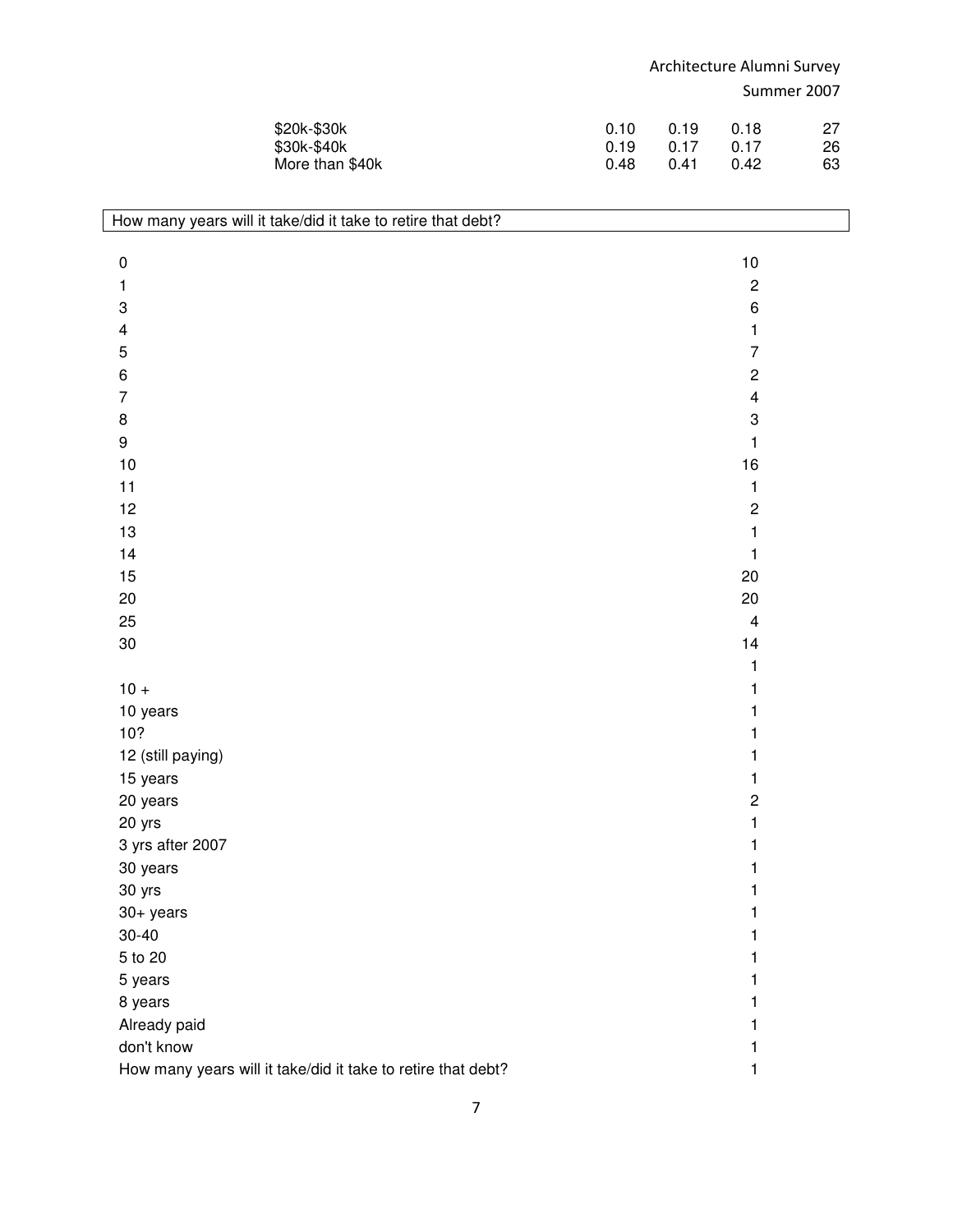| in repayment                | 1.             |
|-----------------------------|----------------|
| it will take my entire life | 1              |
| n/a                         | $\overline{c}$ |
| still paying                | 1              |
| still working on it         | 1              |
| Ten                         | 1              |
| Too many.                   | 1.             |

Undergraduates only: How many years in total did you take to graduate? Please include Community College if you transferred.

#### Burbank

| Years                | Count |
|----------------------|-------|
| 2                    | 1     |
| 3.5                  | 1     |
| 4                    | 4     |
| 5                    | 49    |
| 5.5                  | 2     |
| 6                    | 30    |
| $\overline{7}$       | 21    |
| 7.5                  | 1     |
| 8                    | 6     |
| 9                    | 1     |
| 10                   | 3     |
| 11                   | 1     |
| 12                   | 1     |
| Longer               | 1     |
| More than 6<br>Years | 1     |
| San Diego            |       |
| Years                | Count |
| 3                    | 1     |

| 3   |   |
|-----|---|
| 5   | 5 |
| 5.5 | 1 |
| 6   | 4 |
| 7   | 6 |
|     |   |

| <b>Question</b>                    | <b>Answer</b> | SD   | <b>BUR</b> | All  | Total |
|------------------------------------|---------------|------|------------|------|-------|
| Did you attend<br>graduate school? | No            | 0.95 | 0.82       | 0.84 | 137   |
|                                    | Yes           | 0.05 | 0.18       | 0.16 |       |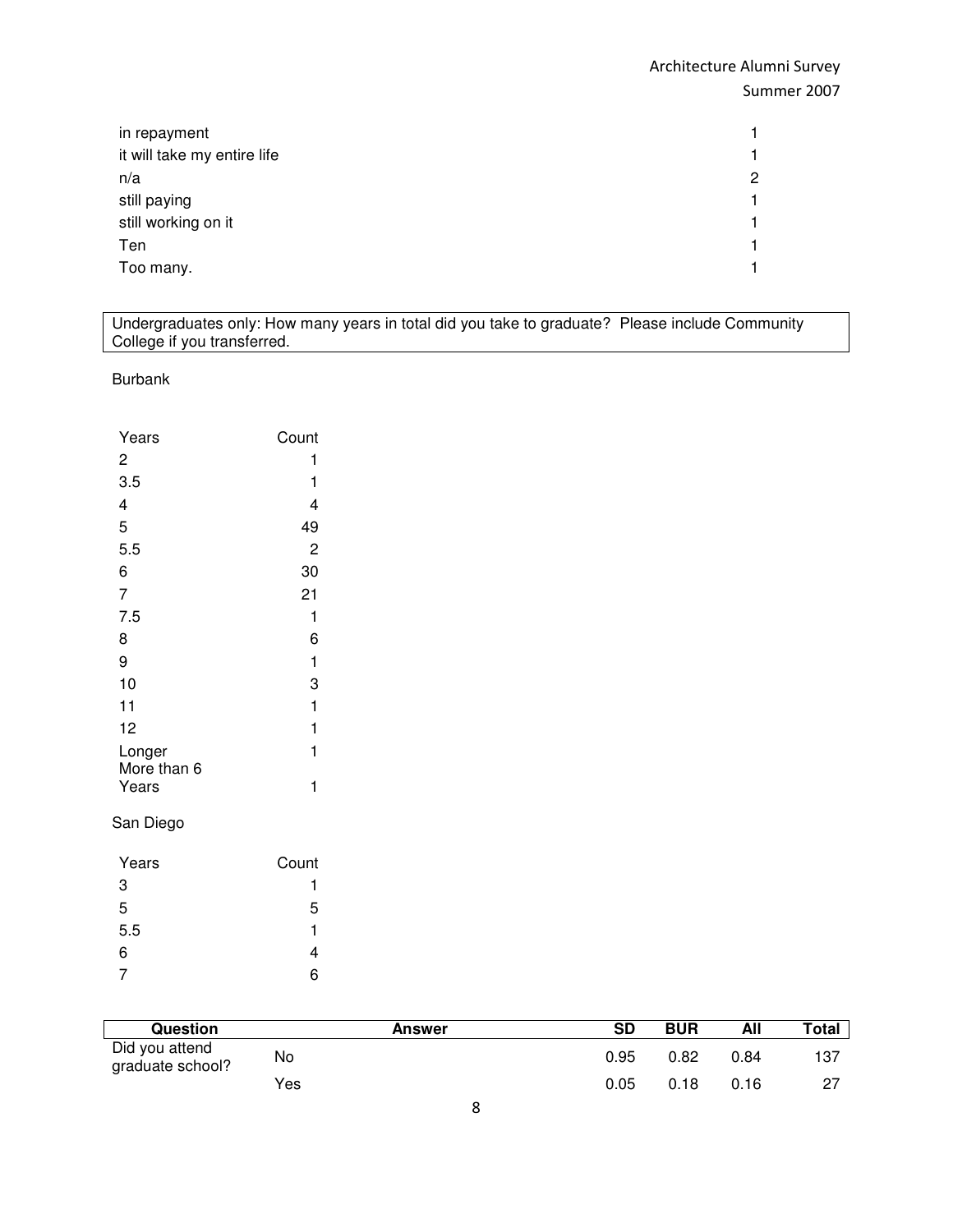| If yes, which one?                               |   |
|--------------------------------------------------|---|
| art center college of design, pasaden california |   |
| Columbia University                              | 3 |
| Harvard Graduate School of Design                | 5 |
| Massachusetts Institute of Technology            | 2 |
| sci-arch                                         |   |
| Southern California Institute of Architecture    |   |
| syracuse university                              |   |
| <b>UCLA</b>                                      | 5 |
| <b>USC</b>                                       |   |
| Virginia Tech                                    |   |
| Woodbury                                         | 4 |

| <b>Question</b>                                     |     | <b>Answer</b> | <b>SD</b> | <b>BUR</b> | All  | <b>Total</b> |
|-----------------------------------------------------|-----|---------------|-----------|------------|------|--------------|
| If no, do you plan to<br>attend graduate<br>school? | Yes |               | 0.67      | 0.57       | 0.58 | 79           |
|                                                     | No  |               | 0.33      | 0.43       | 0.42 | -57          |

| <b>Question</b>                                                                               | Answer                                            | Total  |
|-----------------------------------------------------------------------------------------------|---------------------------------------------------|--------|
| If you did<br>attend or plan<br>on attending<br>graduate<br>school, in what<br>area of study? | Architecture                                      | 43     |
|                                                                                               | Urban Planning/Urban Design                       | 23     |
|                                                                                               | History + Theory<br>Landscape Architecture/Design | 3<br>2 |
|                                                                                               | Real Estate Development                           | 19     |
|                                                                                               | <b>Historic Preservation</b>                      |        |
|                                                                                               | <b>Business</b>                                   | 10     |
|                                                                                               | Engineering                                       |        |
|                                                                                               | <b>Industrial Design</b><br>Film                  | 2      |
|                                                                                               | Digital Media                                     | 3      |
|                                                                                               | Other                                             |        |
|                                                                                               | Architecture Real estate and                      |        |
|                                                                                               | development                                       |        |
|                                                                                               | construction admin                                |        |
|                                                                                               | Construction Mgt.                                 |        |
|                                                                                               | fine art                                          |        |
|                                                                                               | fine arts                                         |        |
|                                                                                               | Housing & Urban Development                       |        |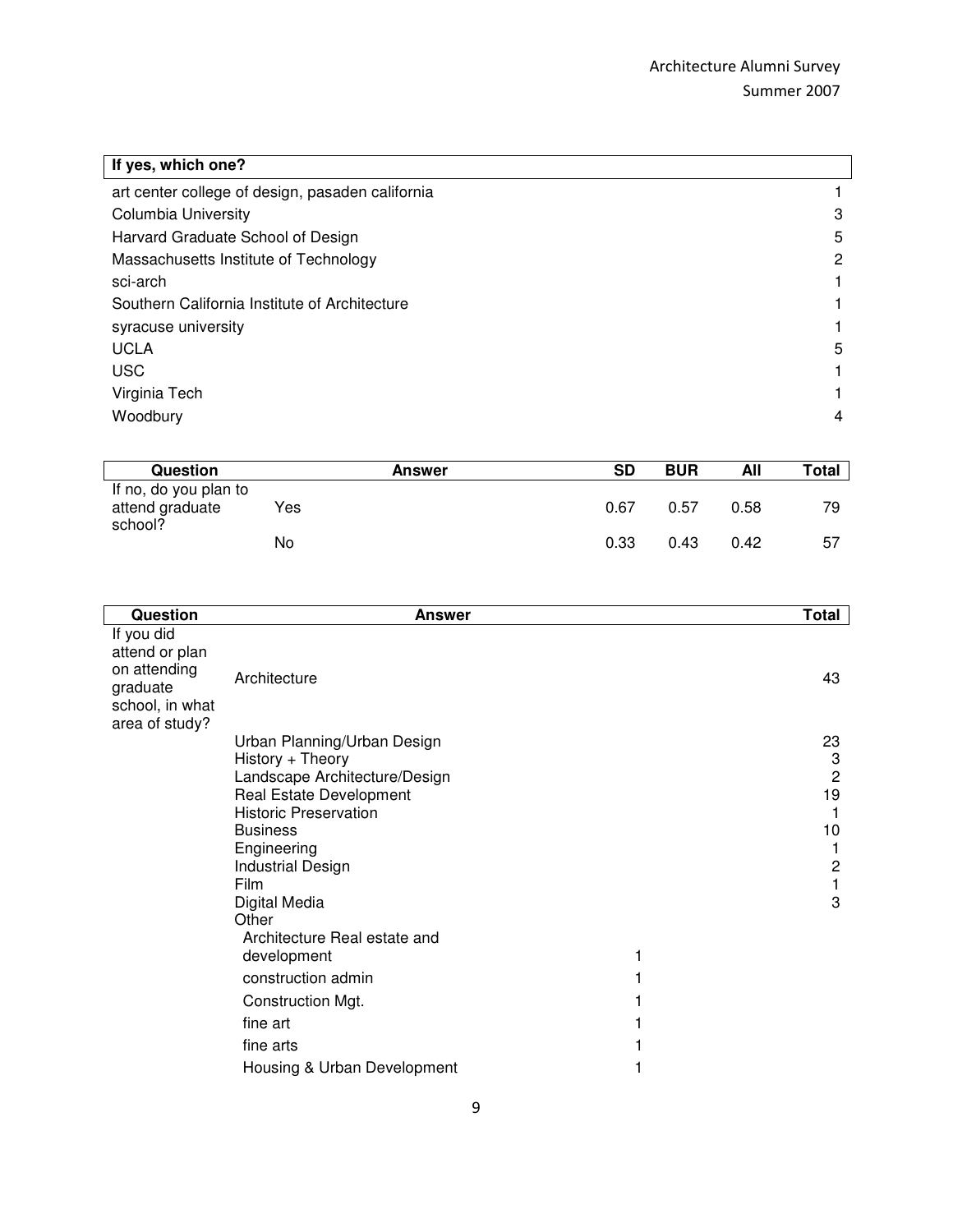| MBA                                            | 2 |
|------------------------------------------------|---|
| Non Profit                                     |   |
| Not quite sure yet                             |   |
| Philosophy                                     |   |
| Social Science                                 |   |
| Sustainable, Green, Recyclable Design<br>Build |   |

| Question                                                | <b>Answer</b>                                                                              |                        | <b>SD</b>           | <b>BUR</b>    | All            |
|---------------------------------------------------------|--------------------------------------------------------------------------------------------|------------------------|---------------------|---------------|----------------|
| Are you currently<br>employed? Check<br>all that apply. | Employed/Full-Time/Architecture Related                                                    |                        | 20                  | 121           | 141            |
|                                                         |                                                                                            |                        |                     |               |                |
|                                                         | Employed/Part-time/Architecture Related                                                    |                        | 1<br>$\overline{c}$ | 6<br>12       | 7<br>14        |
|                                                         | Employed/Full-time/Non-Architecture Related<br>Employed/Part-time/Non-Architecture Related |                        | 1                   |               | 3              |
|                                                         | Unemployed                                                                                 |                        | 1                   | $\frac{2}{7}$ | 8              |
|                                                         |                                                                                            |                        |                     |               |                |
| <b>Question</b>                                         | <b>Answer</b>                                                                              | $\overline{\text{SD}}$ | <b>BUR</b>          | <b>All</b>    | <b>Total</b>   |
| On average, how<br>many hours per                       |                                                                                            |                        |                     |               |                |
| week do you work at<br>your job?                        | 1-20 hours per week                                                                        | 0.08                   | 0.04                | 0.04          | 7              |
|                                                         | 20-40                                                                                      | 0.21                   | 0.17                | 0.17          | 28             |
|                                                         | 40-60                                                                                      | 0.63                   | 0.76                | 0.74          | 119            |
|                                                         | More than 60                                                                               | 0.08                   | 0.04                | 0.04          | $\overline{7}$ |
| Question                                                | <b>Answer</b>                                                                              | <b>SD</b>              | <b>BUR</b>          | <b>ALL</b>    | <b>Total</b>   |
| Are you a licensed                                      |                                                                                            |                        |                     |               |                |
| architect?                                              | Yes                                                                                        | 0.00                   | 0.06                | 0.05          | 8              |
|                                                         | No                                                                                         | 1.00                   | 0.94                | 0.95          | 158            |
|                                                         |                                                                                            |                        |                     |               |                |
| Question                                                | <b>Answer</b>                                                                              | <b>SD</b>              | <b>BUR</b>          | <b>ALL</b>    | <b>Total</b>   |
| If not, do you plan to                                  |                                                                                            |                        |                     |               |                |
| become a registered<br>architect?                       | Yes                                                                                        | 0.96                   | 0.88                | 0.89          | 143            |
|                                                         | No                                                                                         | 0.04                   | 0.12                | 0.11          | 17             |
|                                                         |                                                                                            |                        |                     |               |                |

| <b>Question</b>    | <b>Answer</b>                | SD | <b>BUR</b> |
|--------------------|------------------------------|----|------------|
| How best would you |                              |    |            |
| describe your      | Architect/Sole Proprietor    |    |            |
| current position?  |                              |    |            |
|                    | Architect (Small Office 1-6) |    | 25         |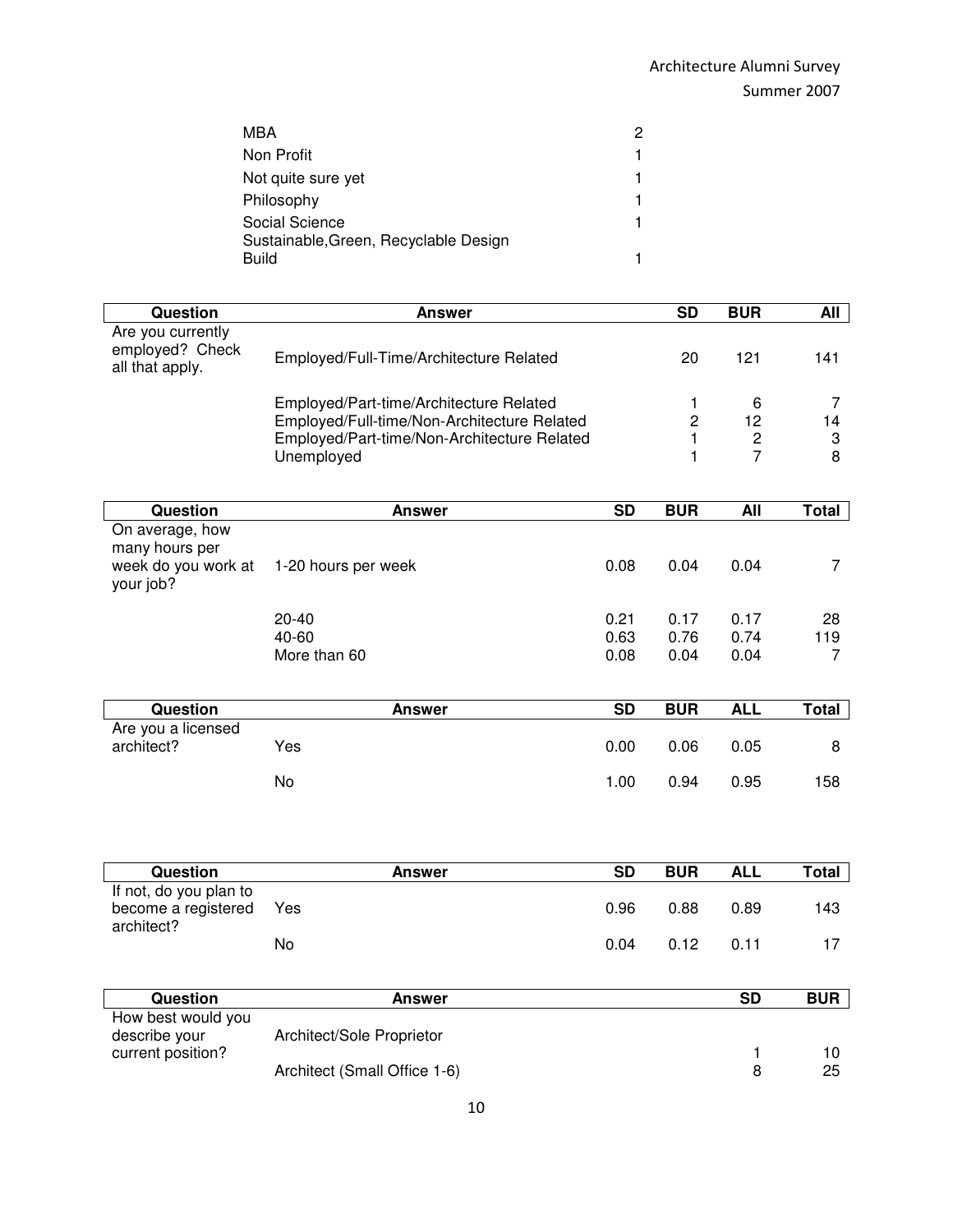| 4<br>0<br>0<br>4<br>1<br>0<br>0<br>1<br>$\mathbf 0$ | 18<br>8<br>25<br>14<br>9<br>1<br>0<br>4<br>$\Omega$ |
|-----------------------------------------------------|-----------------------------------------------------|
|                                                     |                                                     |
|                                                     |                                                     |
| 4                                                   | 25                                                  |
|                                                     |                                                     |

| Question                                              | Answer                               | <b>SD</b> | <b>BUR</b> |
|-------------------------------------------------------|--------------------------------------|-----------|------------|
| How best would you<br>describe your<br>planned career | Architect/Sole Proprietor            |           |            |
| goal?                                                 |                                      | 6         | 44         |
|                                                       | Architect (Small Office 1-6)         | 8         | 19         |
|                                                       | Architect (Medium/Small Office 7-25) | 3         | 22         |
|                                                       | Architect (Medium Office 26-50)      | 2         | 12         |
|                                                       | Architect (Large Office 50- up)      | 0         |            |
|                                                       | Project Management (Private Sector)  |           | 10         |
|                                                       | Project Management (Public Sector)   | Ω         | 5          |
|                                                       | Construction                         | 0         | 2          |
|                                                       | Education/Teaching                   | 2         | 2          |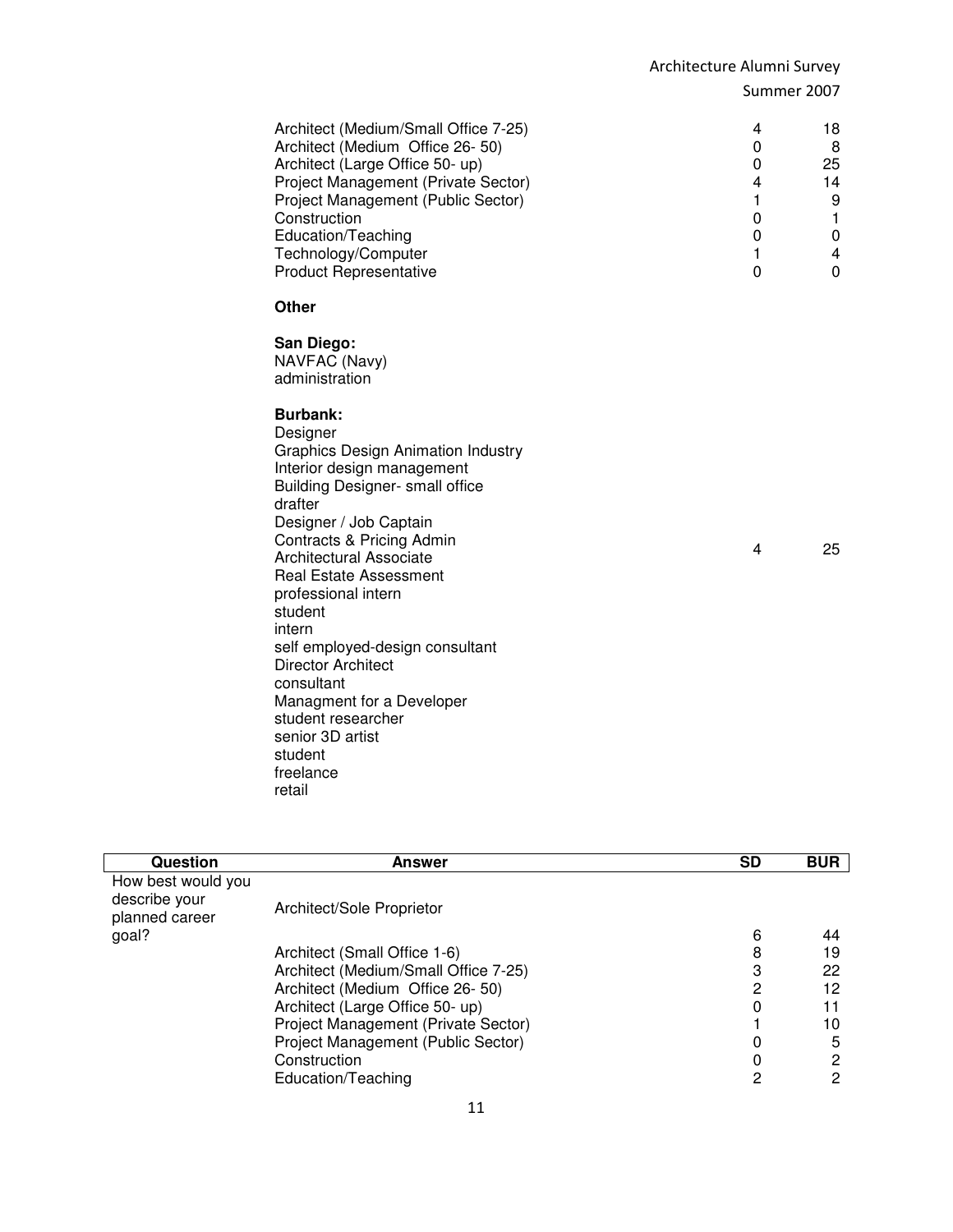| Other<br>San Diego:<br>design/build<br><b>Burbank:</b><br>architect/developer<br>not sure<br>not sure yet<br>Management<br>private consultant<br>Own my own business not related to<br>architecture<br><b>Managing Director Architect</b><br>design consultant | Technology/Computer<br><b>Product Representative</b> | 0<br>0 | 2<br>0 |
|----------------------------------------------------------------------------------------------------------------------------------------------------------------------------------------------------------------------------------------------------------------|------------------------------------------------------|--------|--------|
|                                                                                                                                                                                                                                                                |                                                      |        |        |
|                                                                                                                                                                                                                                                                |                                                      |        |        |
| 1                                                                                                                                                                                                                                                              | Real Estate Development                              |        | 13     |

| Question                                                    | <b>Answer</b> | SD   | <b>BUR</b> | <b>ALL</b> | Total |
|-------------------------------------------------------------|---------------|------|------------|------------|-------|
| <b>REQUIRED: Have</b><br>you graduated in<br>2002 or after? | Yes           | 1.00 | 0.58       | 0.64       | 108   |
|                                                             | No            | 0.00 | 0.42       | 0.36       | 61    |

Please note your level of satisfaction with the following resources and facilities. (graduates after 2002 only)

| Satisfied= 5          |   |   |    | <b>San Diego Campus</b> |   |      |    |    |    | <b>Burbank Campus</b> |    |      | All  |
|-----------------------|---|---|----|-------------------------|---|------|----|----|----|-----------------------|----|------|------|
| <b>Question</b>       |   | 2 | 3  | 4                       | 5 | Avg  |    | 2  | 3  | 4                     | 5  | Ava  | Avg  |
| <b>Computer Lab</b>   |   | 3 | 4  | 14                      | 3 | 3.71 | 3  | 12 | 21 | 42                    | 6  | 3.43 | 3.49 |
| <b>Wood Shop</b>      | 0 |   |    | 12                      | 4 | 3.79 | C  | 5  | 19 | 40                    | 18 | 3.80 | 3.80 |
| <b>Design Studio</b>  |   |   | 5  | 9                       | 9 | 4.08 |    | 13 | 13 | 44                    | 13 | 3.65 | 3.75 |
| <b>Space</b>          |   |   |    |                         |   |      |    |    |    |                       |    |      |      |
| <b>Seminar</b>        |   | 4 | 6  | 9                       |   | 3.46 |    | 15 | 32 | 26                    | 9  | 3.33 | 3.36 |
| <b>Classrooms</b>     |   |   |    |                         |   |      |    |    |    |                       |    |      |      |
| <b>Hollywood CCRD</b> | 0 |   | 10 | 0                       | 0 | 3.08 | 15 | 18 | 25 | 18                    | 6  | 2.78 | 2.82 |
| facility              |   |   |    |                         |   |      |    |    |    |                       |    |      |      |
| <b>Study Away</b>     | 0 |   | 10 | 5                       |   | 3.35 |    | ◠  | 30 | 27                    | 19 | 3.81 | 3.73 |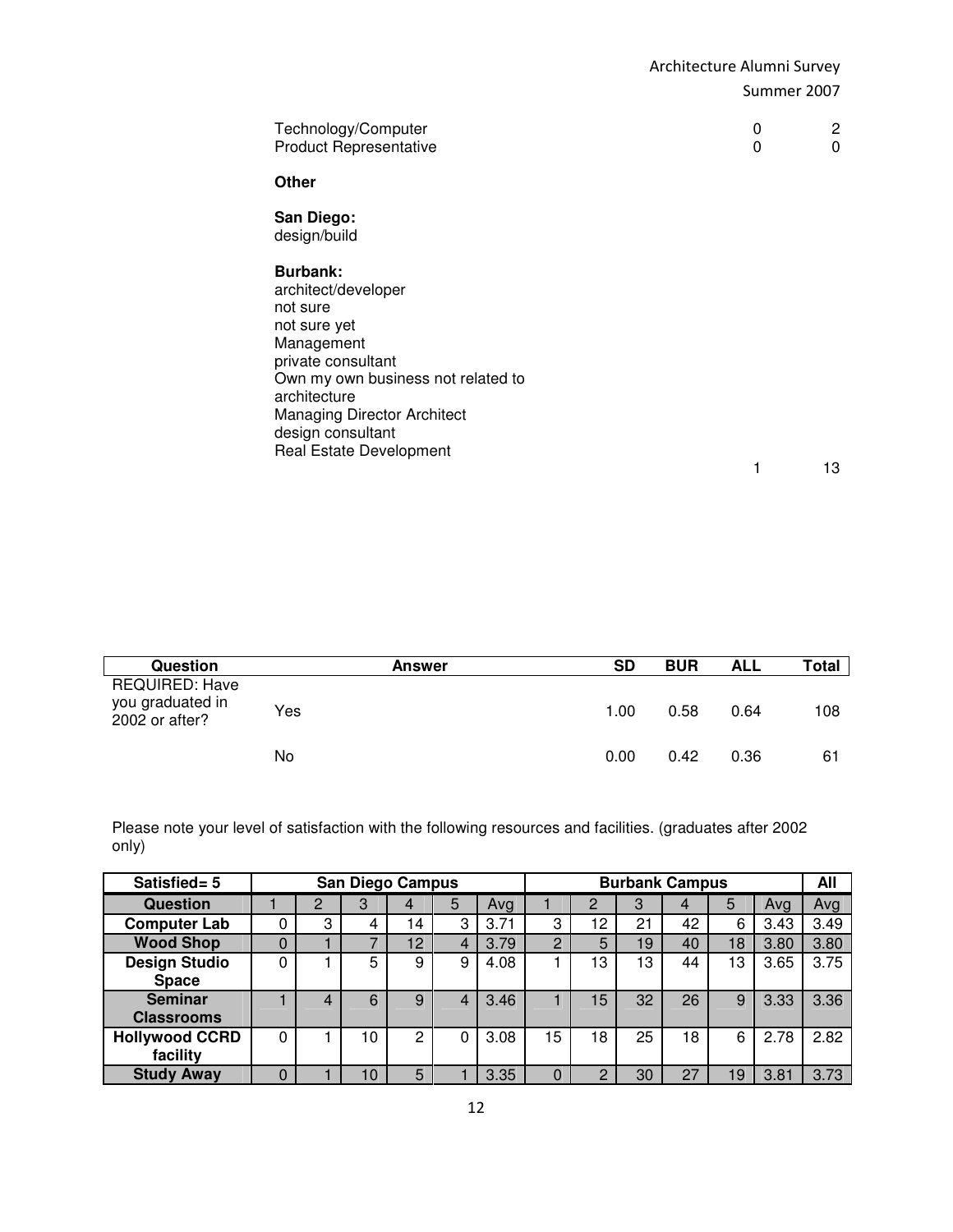| <b>Accommodations</b>  |          |   |    |   |   |      |   |    |    |    |    |      |      |
|------------------------|----------|---|----|---|---|------|---|----|----|----|----|------|------|
| OASIS/Learning         | 2        |   |    |   | 0 | 2.73 |   | 3  | 35 | 32 | 10 | 3.58 | 3.45 |
| <b>Center</b>          |          |   |    |   |   |      |   |    |    |    |    |      |      |
| <b>Writing Center</b>  | C        |   | 13 |   |   | 2.76 |   | 4  | 42 | 22 | 13 | 3.51 | 3.38 |
| Counseling             | ົ        |   |    | 5 | 0 | 3.00 | n | 3  | 36 | 27 | 15 | 3.60 | 3.49 |
| <b>Center</b>          |          |   |    |   |   |      |   |    |    |    |    |      |      |
| <b>Peer Mentoring</b>  | 3        |   | 10 | 3 | っ | 3.00 | 2 | 3  | 39 | 20 | 18 | 3.60 | 3.49 |
| <b>Business Office</b> | 3        | 2 | 10 |   | 0 | 2.79 | 3 | 10 | 27 | 32 | 12 | 3.48 | 3.35 |
| <b>Public Programs</b> | $\Omega$ |   | 10 | 4 |   | 3.06 | 3 | 4  | 36 | 28 | 10 | 3.47 | 3.39 |
| <b>Financial Aid</b>   | 4        | 3 | 3  |   |   | 3.19 | 6 | 10 | 20 | 30 | 18 | 3.52 | 3.46 |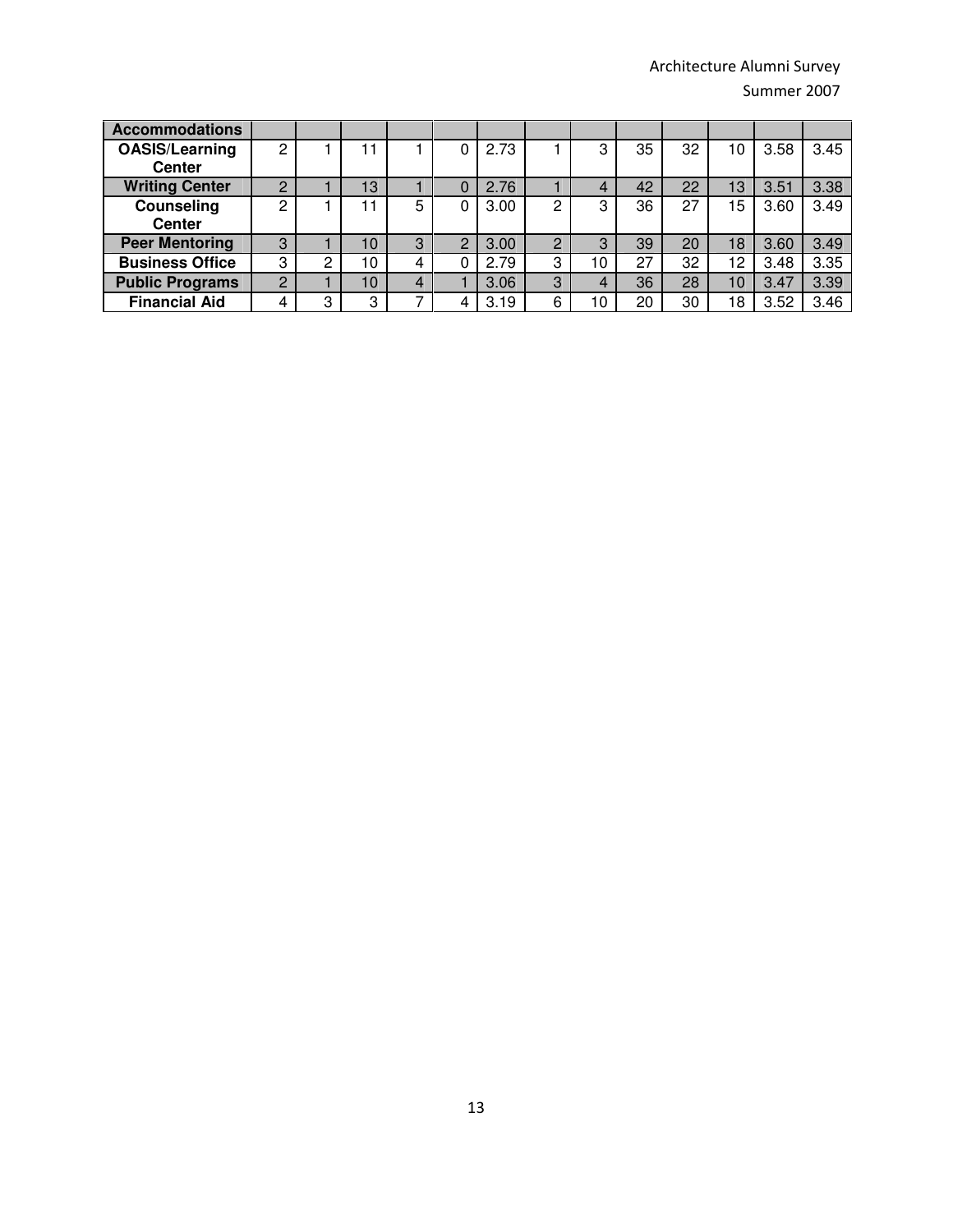### Curriculum and Program

| Agree $= 5$                                                                                                                                                                                                                           |                |                |                | <b>San Diego Campus</b> |                |      | <b>Burbank Campus</b> |                |                         |                         |                 |      |      |  |
|---------------------------------------------------------------------------------------------------------------------------------------------------------------------------------------------------------------------------------------|----------------|----------------|----------------|-------------------------|----------------|------|-----------------------|----------------|-------------------------|-------------------------|-----------------|------|------|--|
| Question                                                                                                                                                                                                                              | 1              | $\overline{2}$ | 3              | $\overline{4}$          | 5              | Avg  | $\blacksquare$        | $\overline{2}$ | 3                       | $\overline{\mathbf{4}}$ | 5               | Avg  | Avg  |  |
| The School of Architecture's<br>curriculum prepares our<br>students to balance the need<br>to work competitively in the<br>marketplace with the equally<br>important concerns of<br>ethical conduct and social<br>responsibility.     | $\mathbf 0$    | 1              | 3              | 12                      | 6              | 4.05 | $\overline{2}$        | 3              | 12                      | 67                      | 50              | 4.19 | 4.17 |  |
| The curriculum prepares our<br>students to think critically---<br>build abstract relationships<br>and understand the impact<br>of ideas based on research<br>and analysis of multiple<br>cultural and theoretical<br>contexts.        | $\overline{0}$ | $\overline{0}$ | $\overline{2}$ | $\overline{7}$          | 13             | 4.50 | $\mathbf{1}$          | $\overline{2}$ | $\overline{\mathbf{A}}$ | 55                      | $\overline{72}$ | 4.46 | 4.46 |  |
| The curriculum prepares our<br>students to design<br>intelligently --- conceive,<br>develop, and produce<br>inventive architecture.                                                                                                   | $\mathbf 0$    | 0              | 3              | 9                       | 10             | 4.32 | 2                     | 1              | 6                       | 56                      | 69              | 4.41 | 4.40 |  |
| The curriculum prepares our<br>students to build<br>competently --- understand<br>and implement the<br>functional and technical<br>systems and materials of<br>architecture.                                                          | $\overline{0}$ | 5              | 6              | 10                      | $\overline{1}$ | 3.32 | 3                     | 14             | 19                      | 63                      | 35              | 3.84 | 3.77 |  |
| The curriculum prepares our<br>students to represent their<br>ideas effectively --- use a<br>wide range of physical and<br>digital media to<br>communicate design ideas<br>including writing, speaking,<br>drawing, and model making. | $\overline{0}$ | $\Omega$       | $\overline{2}$ | 10                      | 10             | 4.36 | 1                     | $\overline{2}$ | 3                       | 59                      | 68              | 4.44 | 4.43 |  |
| The curriculum prepares our<br>students as professionals---<br>capable of managing,<br>arguing, and acting legally,<br>ethically, and critically in<br>relation to society and the<br>environment                                     | $\overline{0}$ | 3              | 3              | 12                      | $\overline{4}$ | 3.77 | $\mathbf{1}$          | 13             | 17                      | 63                      | 39              | 3.95 | 3.92 |  |

How satisfied were you with COURSE CONTENT in the following areas of the curriculum?

| Agree $= 5$                | <b>San Diego Campus</b> |   |   |   |      |  |        | <b>Burbank Campus</b> |    |    |      |      |  |  |
|----------------------------|-------------------------|---|---|---|------|--|--------|-----------------------|----|----|------|------|--|--|
| <b>Question</b>            |                         | 3 | 4 | 5 | Ava  |  |        | 3                     |    | 5  | Avg  | Ava  |  |  |
| <b>Design Studio/Core</b>  |                         |   | 5 |   | 3.43 |  |        | 20                    | 63 | 42 | 4.10 | 4.03 |  |  |
| $(1st + 2nd)$              |                         |   |   |   |      |  |        |                       |    |    |      |      |  |  |
| <b>Design Studio/3rd</b>   |                         |   |   |   | 4.36 |  | 5      |                       | 59 | 61 | 4.33 | 4.34 |  |  |
| Year                       |                         |   |   |   |      |  |        |                       |    |    |      |      |  |  |
| <b>Design Studio/Upper</b> |                         |   | 9 | 9 | 4.23 |  | റ<br>د |                       | 51 | 70 | 4.44 | 4.41 |  |  |
| Level                      |                         |   |   |   |      |  |        |                       |    |    |      |      |  |  |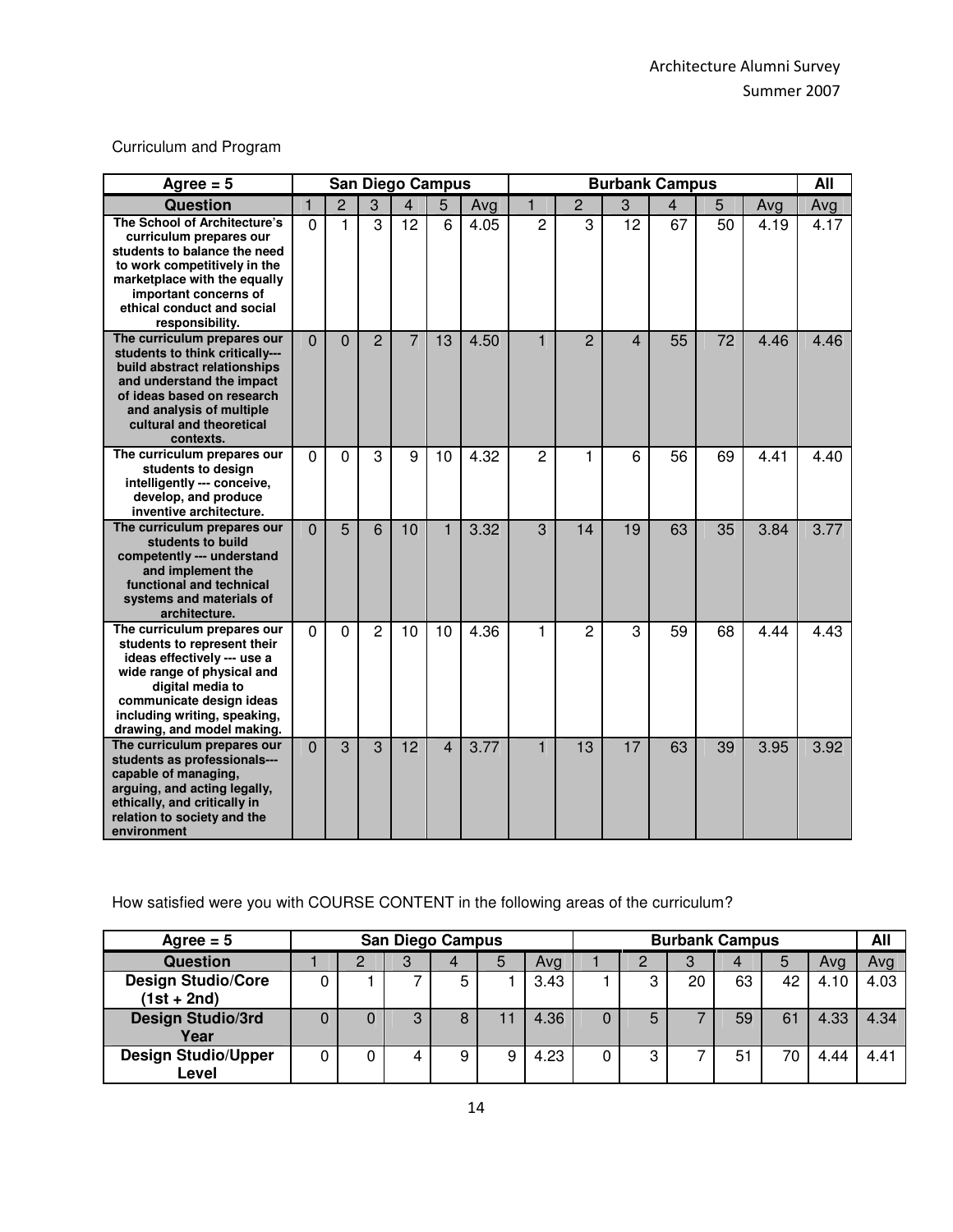| <b>Structures</b>             | 2              | 3              | 5              | 9              | 3              | 3.36 | 2        | 12             | 25 | 55 | 38 | 3.87 | 3.80 |
|-------------------------------|----------------|----------------|----------------|----------------|----------------|------|----------|----------------|----|----|----|------|------|
| <b>Math/Physics</b>           | 1              | $\overline{2}$ | 7              | 10             | 0              | 3.30 | 2        | 13             | 42 | 47 | 22 | 3.59 | 3.55 |
| 2D                            | $\overline{0}$ |                | 6              | 7              | $\overline{4}$ | 3.78 | 5        | 7              | 34 | 58 | 24 | 3.70 | 3.71 |
| <b>Representation/Digital</b> |                |                |                |                |                |      |          |                |    |    |    |      |      |
| 2D                            | 0              |                | 4              | 8              | 6              | 4.00 | 3        | 8              | 31 | 64 | 22 | 3.73 | 3.77 |
| <b>Representation/Analog</b>  |                |                |                |                |                |      |          |                |    |    |    |      |      |
| (hand drawing)                |                |                |                |                |                |      |          |                |    |    |    |      |      |
| 3D                            | $\Omega$       |                | 3              | 10             | 5              | 4.00 | 4        | 10             | 26 | 58 | 30 | 3.78 | 3.81 |
| <b>Representation/Digital</b> |                |                |                |                |                |      |          |                |    |    |    |      |      |
| 3D                            | 0              |                | $\overline{c}$ | 11             | 7              | 4.14 | 3        | 4              | 23 | 52 | 45 | 4.04 | 4.05 |
| <b>Representation/Analog</b>  |                |                |                |                |                |      |          |                |    |    |    |      |      |
| (modelmaking by               |                |                |                |                |                |      |          |                |    |    |    |      |      |
| hand)                         |                |                |                |                |                |      |          |                |    |    |    |      |      |
| <b>History + Theory</b>       | $\Omega$       | $\overline{2}$ |                | 9              | 10             | 4.23 | $\Omega$ | $\overline{7}$ | 17 | 67 | 41 | 4.08 | 4.10 |
| <b>Contemporary Issues</b>    | 0              | $\Omega$       | 3              | 8              | 11             | 4.36 | $\Omega$ | $\overline{2}$ | 21 | 65 | 43 | 4.14 | 4.17 |
| <b>Professional Practice</b>  | 0              | 5              | 3              | 9              | 5              | 3.64 | 6        | 25             | 24 | 48 | 28 | 3.51 | 3.53 |
| <b>Building Technology</b>    | 2              | 3              | 9              | 7              |                | 3.09 | 5        | 15             | 39 | 56 | 16 | 3.48 | 3.42 |
| <b>Environmental</b>          | $\Omega$       | 6              | 6              | $\overline{7}$ | $\overline{2}$ | 3.24 | 3        | 10             | 37 | 46 | 34 | 3.75 | 3.68 |
| <b>Sustainability</b>         |                |                |                |                |                |      |          |                |    |    |    |      |      |
| Writing                       | $\overline{c}$ |                | 4              | 10             | 4              | 3.62 | 4        | 15             | 36 | 54 | 22 | 3.57 | 3.58 |
| <b>General Education</b>      | 0              | 2              | 5              | 12             | 2              | 3.67 | 5        | 3              | 27 | 69 | 26 | 3.83 | 3.81 |

How satisfied were you with the QUALITY OF INSTRUCTION (the faculty's level of expertise, dedication, ability to make connections and inspire discussions, etc.) offered in the following areas?

| Agree $= 5$                                                    |                |   |                | <b>San Diego Campus</b> |    |      | <b>Burbank Campus</b> |                |    |    |    |      |      |
|----------------------------------------------------------------|----------------|---|----------------|-------------------------|----|------|-----------------------|----------------|----|----|----|------|------|
| <b>Question</b>                                                | 1              | 2 | 3              | 4                       | 5. | Avg  |                       | $\overline{2}$ | 3  | 4  | 5  | Avg  | Avg  |
| <b>Design Studio/Core</b><br>$(1st + 2nd)$                     | 0              |   | 7              | 6                       | 0  | 3.36 | 1                     | 6              | 18 | 56 | 49 | 4.12 | 4.05 |
| <b>Design Studio/3rd</b><br>Year                               | $\Omega$       | 0 | 3              | 6                       | 13 | 4.45 | $\overline{2}$        | 6              | 13 | 40 | 71 | 4.30 | 4.32 |
| <b>Design Studio/Upper</b><br>Level                            | 1              | 0 | 3              | 6                       | 12 | 4.27 | $\Omega$              | 2              | 10 | 36 | 82 | 4.52 | 4.49 |
| <b>Structures</b>                                              | $\overline{2}$ | 3 |                | 10                      | 6  | 3.68 | 5                     | 12             | 17 | 52 | 47 | 3.93 | 3.90 |
| <b>Math/Physics</b>                                            | 0              | 2 | 7              | 10                      | 0  | 3.42 | 5                     | 12             | 34 | 50 | 27 | 3.64 | 3.61 |
| 2D<br><b>Representation/Digital</b>                            | $\overline{0}$ |   | 5              | $\overline{7}$          | 5  | 3.89 | 3                     | 10             | 30 | 59 | 26 | 3.74 | 3.76 |
| 2D<br><b>Representation/Analog</b><br>(hand drawing)           | 0              |   | 4              | 8                       | 6  | 4.00 | 1                     | 12             | 24 | 58 | 34 | 3.87 | 3.89 |
| 3D<br><b>Representation/Digital</b>                            | $\overline{0}$ | 0 | 5              | 4                       | 9  | 4.22 | 1                     | 11             | 24 | 49 | 44 | 3.96 | 3.99 |
| 3D<br><b>Representation/Analog</b><br>(modelmaking by<br>hand) | 0              |   | 3              | 9                       | 7  | 4.10 | 1                     | 8              | 25 | 54 | 40 | 3.97 | 3.99 |
| <b>History + Theory</b>                                        | 0              | 1 | $\overline{2}$ | 6                       | 13 | 4.41 | $\mathbf{1}$          | $\overline{4}$ | 16 | 64 | 48 | 4.16 | 4.19 |
| <b>Contemporary Issues</b>                                     | 0              |   |                | 6                       | 14 | 4.50 | $\mathbf 0$           | $\overline{4}$ | 25 | 54 | 48 | 4.11 | 4.17 |
| <b>Professional Practice</b>                                   | 1              | 4 | $\overline{2}$ | 8                       | 7  | 3.73 | 9                     | 11             | 26 | 54 | 32 | 3.67 | 3.68 |
| <b>Building Technology</b>                                     | 2              | 4 | 7              | 7                       | 2  | 3.14 | 3                     | 16             | 36 | 58 | 17 | 3.54 | 3.48 |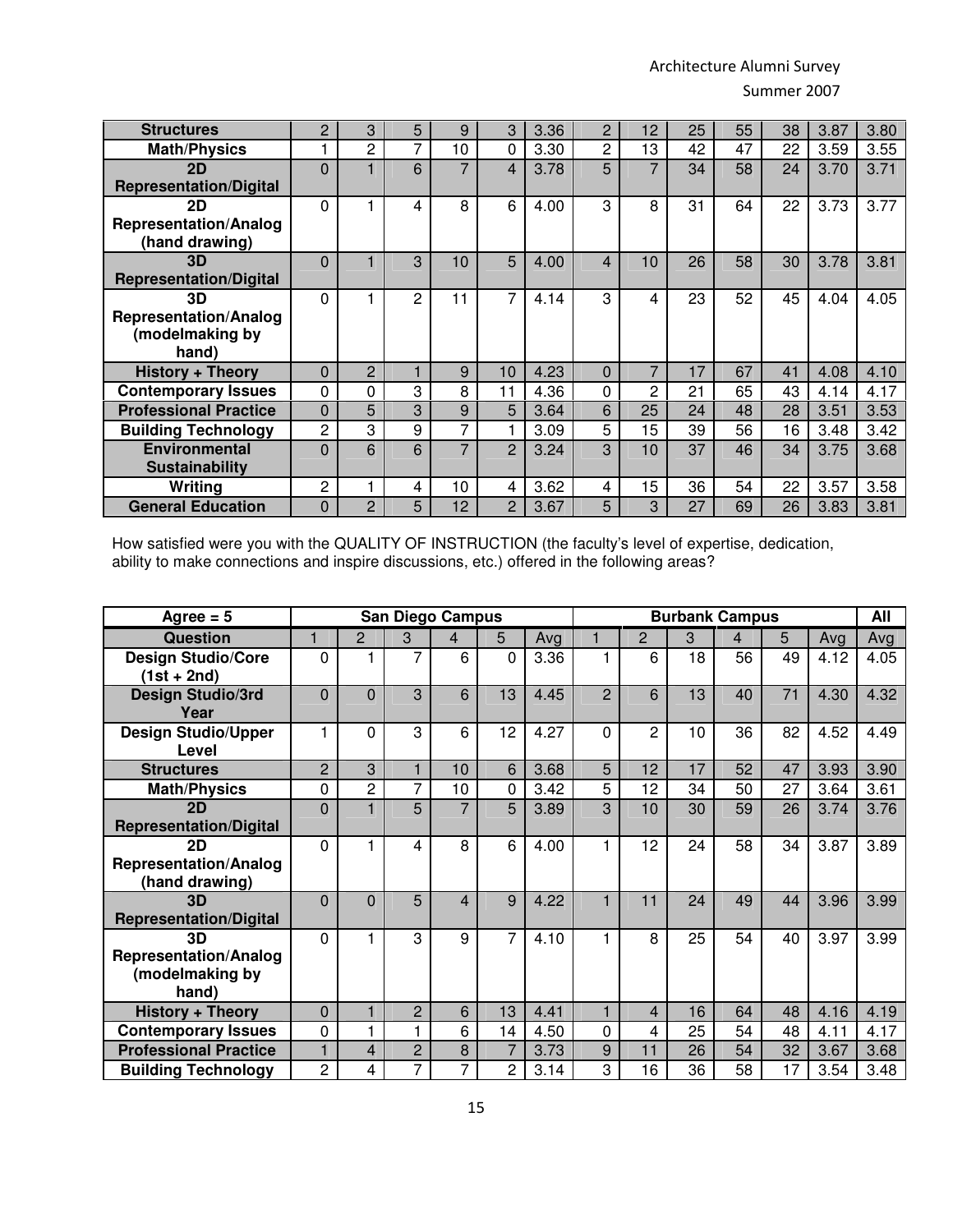| <b>Environmental</b><br><b>Sustainability</b> |          |          |   | റാ<br>◡.∟ |          |              | 29               | 54 | 35        | 3.83      |      |
|-----------------------------------------------|----------|----------|---|-----------|----------|--------------|------------------|----|-----------|-----------|------|
| Writing                                       | <u>_</u> | <u>_</u> |   | 3.76      | <u>_</u> | $\sim$<br>ັບ | $^{\sim}$<br>ا ب | 57 | 28        | ◡.≀<br>ັບ |      |
| <b>General Education</b>                      |          |          | ີ | 3.90      |          |              | 25               | –  | 21<br>ا ب | 3.96      | 3.95 |

| Agree $= 5$                                                                                                                 |         | <b>San Diego Campus</b> |    |   |      | <b>Burbank Campus</b> |   |   |    |    |      | All  |
|-----------------------------------------------------------------------------------------------------------------------------|---------|-------------------------|----|---|------|-----------------------|---|---|----|----|------|------|
| <b>Question</b>                                                                                                             |         | З                       |    | 5 | Avg  |                       |   | З |    |    | Avg  | Avg  |
| Woodbury<br><b>University School</b><br>of Architecture<br>prepared me well<br>to enter the<br>architectural<br>profession. | ◠<br>دت |                         | 14 | 3 | 3.81 | 4                     | 6 |   | 60 | 45 | 4.04 | 4.01 |

Based on your academic and/or professional experience, which areas do you feel need to be introduced or more strongly emphasized in the future in order to meet the changing needs of the profession?

| Agree $= 5$                                             |      |                | <b>San Diego Campus</b> |      |      |      |      |      | <b>Burbank Campus</b> |      |      |      | All  |
|---------------------------------------------------------|------|----------------|-------------------------|------|------|------|------|------|-----------------------|------|------|------|------|
| Question                                                |      | $\overline{2}$ | 3                       | 4    | 5    | Avg  |      | 2    | 3                     | 4    | 5    | Avg  | Avg  |
| <b>Construction</b><br><b>Technologies</b>              | 0.05 | 0.16           | 0.11                    | 0.21 | 0.47 | 3.89 | 0.09 | 0.11 | 0.14                  | 0.25 | 0.40 | 3.76 | 3.78 |
| <b>Environmental</b><br><b>Sustainability</b>           | 0.05 | 0.16           | 0.16                    | 0.26 | 0.37 | 3.74 | 0.04 | 0.02 | 0.21                  | 0.35 | 0.37 | 4.00 | 3.97 |
| <b>BIM (Building</b><br><b>Information</b><br>Modeling) | 0.06 | 0.11           | 0.17                    | 0.39 | 0.28 | 3.72 | 0.13 | 0.09 | 0.23                  | 0.29 | 0.27 | 3.49 | 3.52 |
| Landscape<br><b>Architecture</b>                        | 0.00 | 0.12           | 0.41                    | 0.29 | 0.18 | 3.53 | 0.09 | 0.14 | 0.33                  | 0.31 | 0.13 | 3.23 | 3.26 |
| Urban<br>Design/Urban<br><b>Policy</b>                  | 0.00 | 0.05           | 0.11                    | 0.53 | 0.32 | 4.11 | 0.05 | 0.06 | 0.28                  | 0.40 | 0.22 | 3.67 | 3.73 |
| Design-<br><b>Build/Development</b>                     | 0.00 | 0.11           | 0.32                    | 0.21 | 0.37 | 3.84 | 0.09 | 0.08 | 0.21                  | 0.29 | 0.33 | 3.69 | 3.71 |

Are there any other areas that need to have their area of emphasis changed?

San Diego professional practice needs more emphasis, i.e. the technical and practical that takes place in the profession and a stronger emphasis on building technologies & construction professional practice needs to be realistic While I understand that a studio setting necessitates a strong peer and instructor review and debate, I often felt that the critiques were not true to professional 'real life'scenarios. It is rare that a client or city official will completely shoot down your design, especially with the harshness exhibited during studio critiques. Constructive criticism in a learning environment should be the role model, not the exception. more emphasis on work experience through schooling years and matching students with mentors, a practicing architect/firm, is a must. Preparing students to the real working world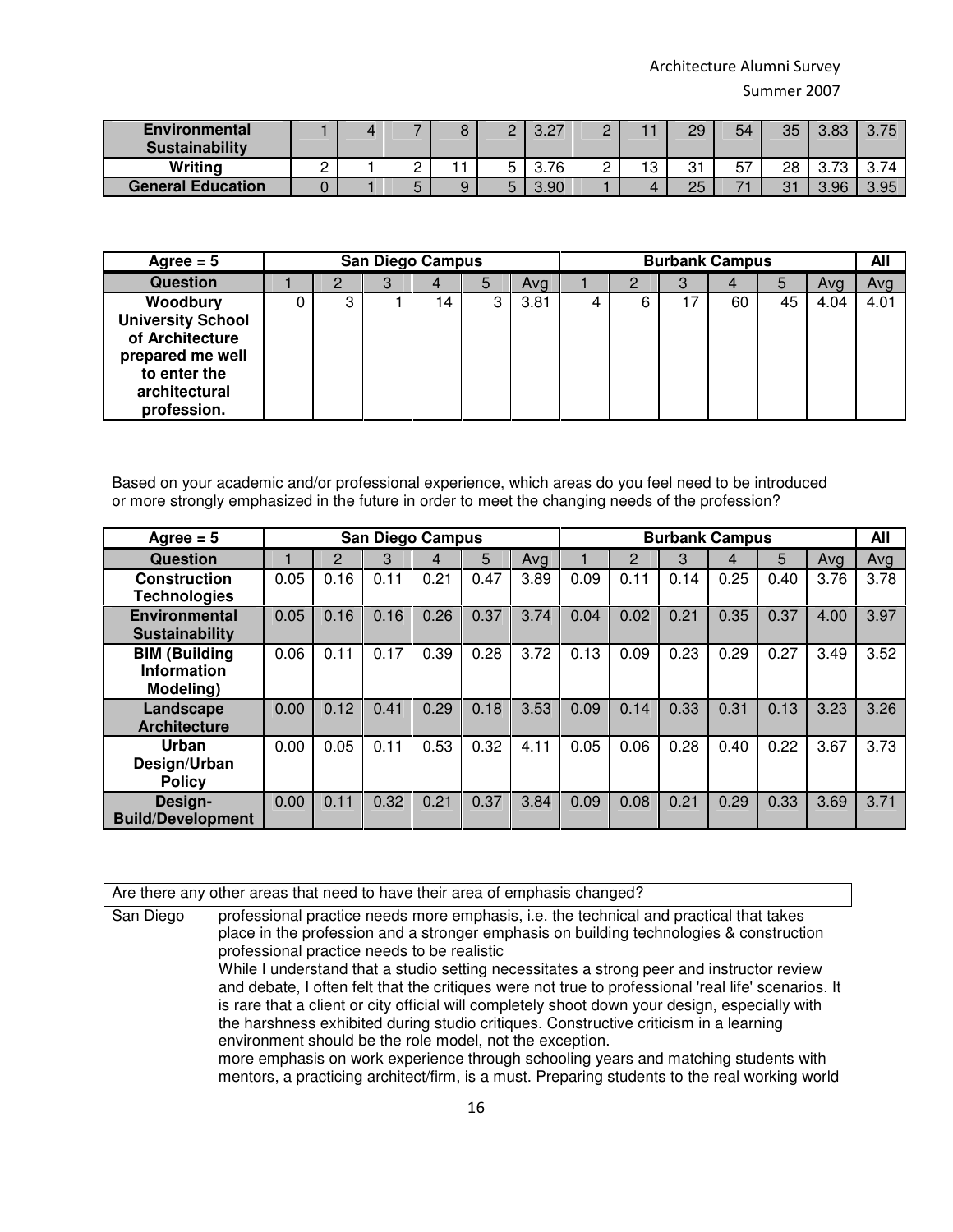and how little money they'll be making. Introduction to the A.R.E/ NCARB material and provide speakers and information and help in order to pursue future registration. Make scholarships attainable with more venues/finantial help well understood by students and their obligation. Over all, I've had the time of my life...Thanks

Building Systems needs more emphasis

Writing and other peripheral classes need to be more emphasize. The curriculum needs to run as a whole, studios must feed from other classes.

Burbank more construction documents

It would be nice to place more of an emphasis on building technologies, and to understand how to detail a building to make it real. Other than that the staff was committed and excellent and as students we aquired a strong foundation in theory, design, and sustainability.

It seems to me that 'analog' hand drawing and sketching has fallen by the wayside and should be reemphasized in the curriculum - as should architectural printing - architects should be able to write better than doctors.

Looking at the testing results for Woodbury Alumni in the ARE, I wonder why students are not doing as well at passing the exams and achieving licensure. Perhaps this is an area that needs some attention.

Please fire the pro prac 1 2 and 3 professors and hire more competent, more challenging ones who are excited to teach. No one wants to drag themselves into a night class for 3 hours and be subjected to the current curriculum.

This also includes systems integration, materials + methods and environmental systems. none

more construction technolgies and building info modeling. i am focoused on how to build what the designers are designing, most architects and engineers do knot know how to build!

Pro practice 2 needs it's emphasis off of thesis. That should be a separate class or studio. Inprove the way studios are run.

I feel that there still exists a disconnect between the study of architecture as an art and the practice of architecture as a business. I believe that there is an opportunity being missed in keeping the schools of business and of architecture almost completely segragated. if i could just stress the importance of 3d modeling.... while in school, i learned the basics AutoCAD, Photoshop and Illustrator... looking back now i wish those classes offered other programs that are now used in the profession. ie: ArchiCAD, Rhino, Maya etc.... there should be more classes offered for those that are looking to have more technology integrated into the curriculum.

Emphasis more on the idea that architecture is an industry that is forever changing. As well, this industry is more than ever interconnected with other industries. The introduction of architects as role players and/or team leaders is key!!!

Not learned at all at Woodbury.

Please teach students to get ready and take their Licensing exam.

It is a must. If the school is really serious about making a change in the world it should be with 3 dimensional Architects. They should know all of the above and get their license. profetional practice sholud be more attach to reality, to real building more than dream design

Intership Awarness

Get better physics and structures teachers.

Real Estate Development. Understanding the business side to our profession, why and how we get funding for our projects.

1. Yes!!!!!! Some kind of construction document class with up to date material, including coordination with other fields as well as an understanding from details to specs. I was lucky to have been hired as a 3D computer modeler but I have been learning how to produce DD's and CD's as well. When I did my internship before I graduated I learned a great deal but it lack a clear understand what a set of CD's really were. I strongly feel this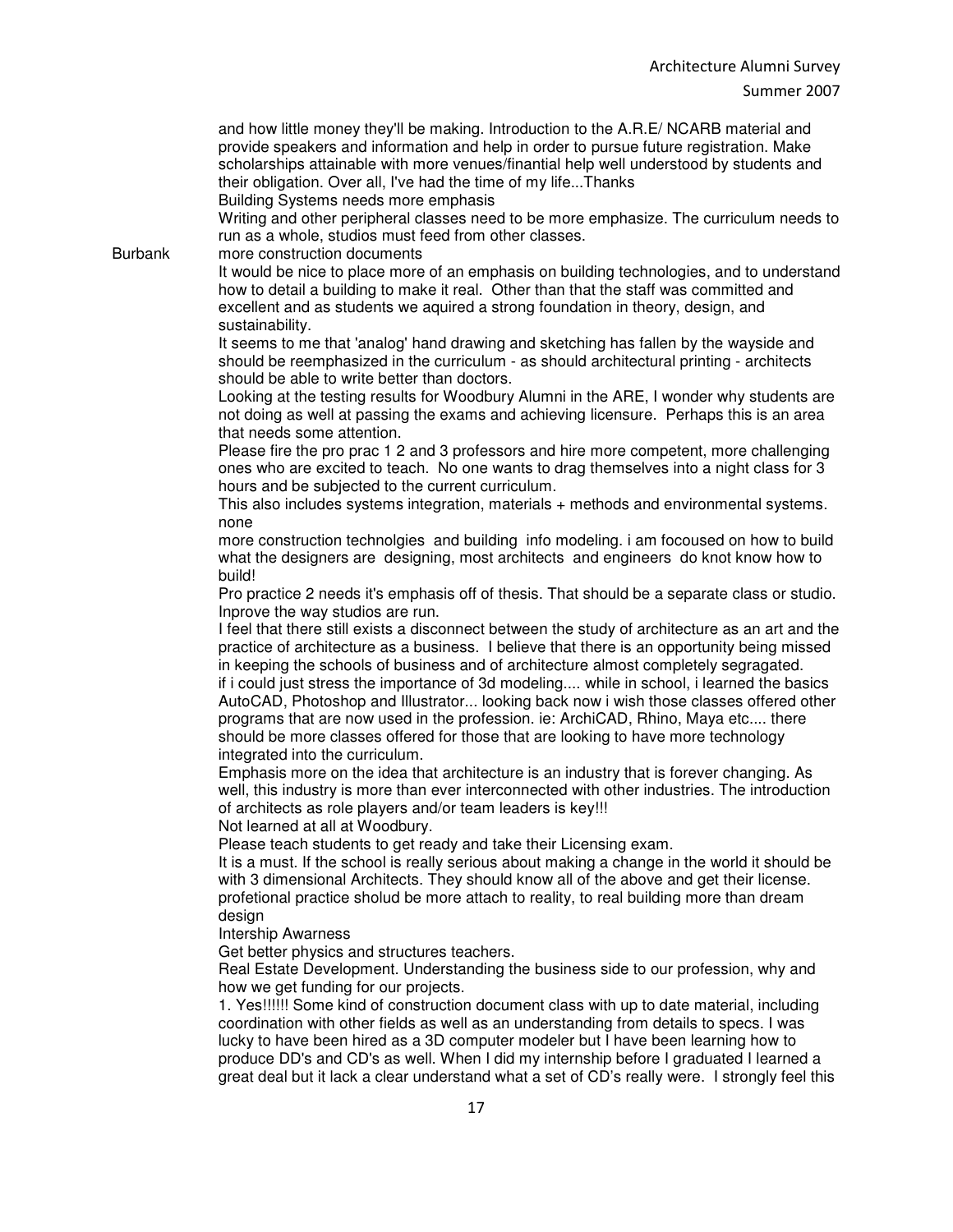should have been introduced to me sooner then in the work place.

2. Offering a class in Revit would be a great move to give students a head start on the program that will replace auto cad in the near future!

very satisfy with all areas...

This might be a repeat to the survey, but...writing, public speaking, code, ethics, and construction documentation.

Make an emphasis on interior and become more familiar with it (spend more time on it). Materials of construction and basics of Mechanical and Electral systems integrated into the design

Woodbury needs to offer more urban design and theory courses. There are media such as filming that we are not exposed to, which can be an important element for understanding the urban context. Also, a higher emphasis needs to be played upon teaching the students architectural history of other parts of the world besides Europe. Theory courses should be offered such that they can be applied to the studios. For example elective courses on situationits where the students can actually engage in the ideas of these theories could be helpful.

Yes, Building codes. At my junior college, I was taught to design while keeping building codes in mind and I feel Woodbury seriously lacked the ability to design within the restrictions of the codes, especially ADA codes. There needs to be an emphasis on building codes and design. I understand students learn more about building codes when they are working in the 'real world' but I believe working with the codes accompanies creative thinking- The ability to create a great design with restrictions. If you can teach and grade students to design with environmental sustainability in mind, then why can Woodbury not teach students to design with the restrictions they will be facing when they graduate?

There should be a stronger emphasis on professional practice as well as interdisciplinary studies with other design forums as well as business and ecnomonic studies. I understand that these should be initiatives acted upon by the student in response to individual intersts, however, the school should take the lead in opening the discussion to students. 2D representation/digital needs more emphasis

Design, fabrication, installation and overall performance of building typologies and structural systems are all touched upon tangentially throughout the program. These aspects should share focus with site, context, social implication, and program, so that a truly comprehensive design can be achieved.

I feel that emphasis on engaging the global community especially our neighbors in latinamerica is in need of futher developement.

I understand that landscape is a beast of it's own. I was fortunate enough to be employed with an amazing landscape architect during my architectural schooling. That is invaluable knowledge to have if one is to become a great designer. Urban design on the other had should not be considered separate from architecture at all and should be wholly integrated back into the study of architecture. I feel it's necessary to emphasize these points for your consideration and because the choices given above are confusing.

Please stop favouritism and politics and look at the work the student produces. Get Alumni to help the upcoming students. Take students to construction sites.

lighting desing should have more emphasis as it is a field rapidly growing and with a lot of opportunities.

The practice of architecture involves a great deal of interactions and negotiations between architect, owner, municipality, contractor, and other design and related professionals. The architecture education at undergraduate programs including Woodbury focus so much of the energy on field of architecture, granted there is so much to learn in so little time, the bigger picture is often overlooked.

Architecture does not happen in a vacuum. That architecture and design are very important but a small portion of object and place making. Development involves many different players with different agendas. The role of the architect is to understand and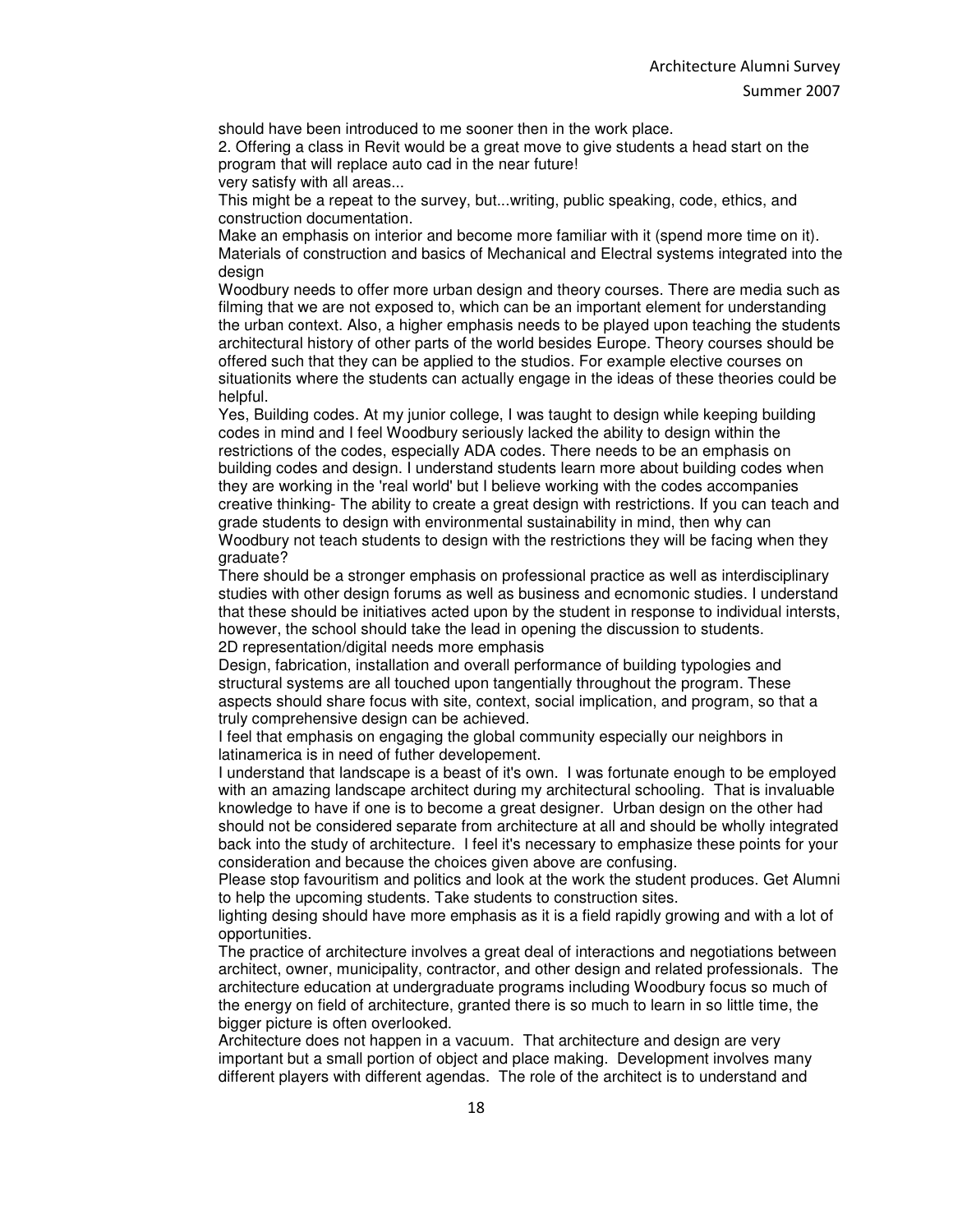manage the socio-economic, functional, environmental, and aesthetic necessities of a project and the players within it.

I would suggest a mini development studio or class (that involves students from other disciplines like business school, social science, landscape… etc) that teaches the role and interest of different stake holders, teaches team work (intera

studios are full of under-achieving students, 'passing'requirements should be stricter. No comment

I believe that the school of architecture's curriculum prepares one to think, design and build competently in order to graduate and receive a Bachelor of Science in Architecture. The rate of students that move forward with their licensing is very minimal. I strongly believe that preparing the students for IDP and the ARE should be the foundation of the students education while at Woodbury University.

environmental sustainability, design-build/development

i would emphasis computer skills

Animation/ Computer Technology should be emphasized to be developed from 1st year. It is crucial to still emphasize hand rendering/drawing. Writing is essential in anything one does. I feel there wasn't enough writing and communication emphasis. Sustainability is so important today. If I were back in school, I would really benefit from an absolute sustainable curriculum from 3rd year on. Also Prefab, recycling, cost effective classes. A class that explores MATERIALS and mandatory green methods of application in all of our projects. Finally, a class to teach us how to keep on designing, how to stay focused on developing ourselves as individual architects once we begin our professional careers. It is so easy to lose sight of what we've learned and designing is a learned skill that can be lost if not demanded by ourselves once in the work field.

how to build a physical model--don't assume everyone knows how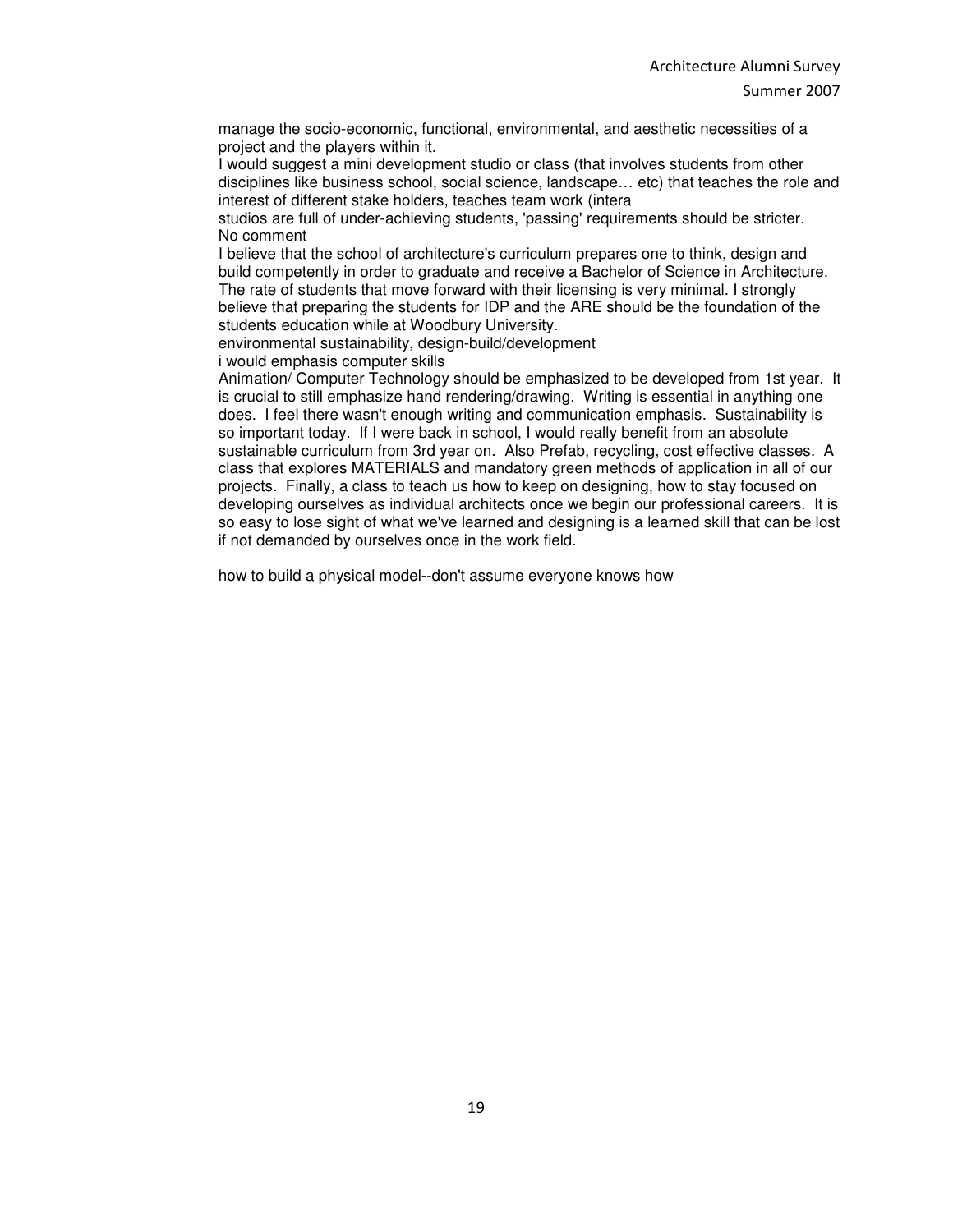### CONTINUED INVOLVEMENT IN THE LIFE OF THE SCHOOL

| Question                         | <b>Answer</b>      | <b>SD</b>       | <b>BUR</b> | <b>ALL</b>     | <b>Total</b> |
|----------------------------------|--------------------|-----------------|------------|----------------|--------------|
| On average, how                  |                    |                 |            |                |              |
| many Woodbury                    |                    |                 |            |                |              |
| graduates do you                 | 1-5 per year       | 0.32            | 0.46       | 0.44           | 67           |
| remain in contact<br>with?       |                    |                 |            |                |              |
|                                  | $5 - 10$           | 0.41            | 0.35       | 0.36           | 55           |
|                                  | $10 - 20$          | 0.27            | 0.15       | 0.16           | 25           |
|                                  | More than 20       | 0.00            | 0.05       | 0.04           | 6            |
|                                  |                    |                 |            |                |              |
|                                  |                    |                 |            |                |              |
| Question                         | <b>Answer</b>      | <b>SD</b>       | <b>BUR</b> | <b>ALL</b>     | <b>Total</b> |
| How far do you                   |                    |                 |            |                |              |
| currently live from<br>Woodbury? | Within 50 miles    | 0.82            | 0.72       | 0.74           | 115          |
|                                  | Within 150 miles   | 0.14            | 0.09       | 0.10           | 15           |
|                                  | Within 500 miles   | 0.05            | 0.02       | 0.03           | 4            |
|                                  | Within 3,000 miles | 0.00            | 0.10       | 0.09           | 14           |
|                                  | Farther            | 0.00            | 0.06       | 0.05           | 8            |
|                                  |                    |                 |            |                |              |
| <b>Question</b>                  | <b>Answer</b>      | $\overline{SD}$ | <b>BUR</b> | <b>ALL</b>     | <b>Total</b> |
| On average, how                  |                    |                 |            |                |              |
| many events do you               | $\mathbf 0$        | 0.00            | 0.58       | 0.50           | 72           |
| attend at Woodbury               |                    |                 |            |                |              |
| every year?                      | $1 - 5$            | 0.84            | 0.40       | 0.46           | 66           |
|                                  | More than 5        | 0.16            | 0.02       | 0.03           | 5            |
|                                  |                    |                 |            |                |              |
|                                  |                    |                 |            |                |              |
| <b>Question</b>                  | <b>Answer</b>      |                 |            | <b>SD</b>      | <b>BUR</b>   |
| Do you ever make                 |                    |                 |            |                |              |
| use of Woodbury's                |                    |                 |            |                |              |
| facilities or                    | Library            |                 |            | 8              | 35           |
| resources? Check                 |                    |                 |            |                |              |
| all that apply.                  | Woodshop           |                 |            | 4              | 21           |
|                                  | Computer Lab       |                 |            | $\overline{4}$ | 23           |
|                                  |                    |                 |            |                |              |

How much would you like to continue staying informed and involved with Woodbury School of Architecture?

| Agree $= 5$               | <b>San Diego Campus</b> |        |   |    |      |   |   | <b>Burbank Campus</b> |    |    |      |      |
|---------------------------|-------------------------|--------|---|----|------|---|---|-----------------------|----|----|------|------|
| Question                  |                         | C<br>υ |   |    | Avg  |   | ⌒ | $\Omega$<br>ت         |    |    | Ava  | Avq  |
| <b>Receive school</b>     |                         |        | ົ | 19 | 4.45 | ົ | u | 21                    | 56 | 48 | 4.06 | 4.12 |
| news + events<br>calendar |                         |        |   |    |      |   |   |                       |    |    |      |      |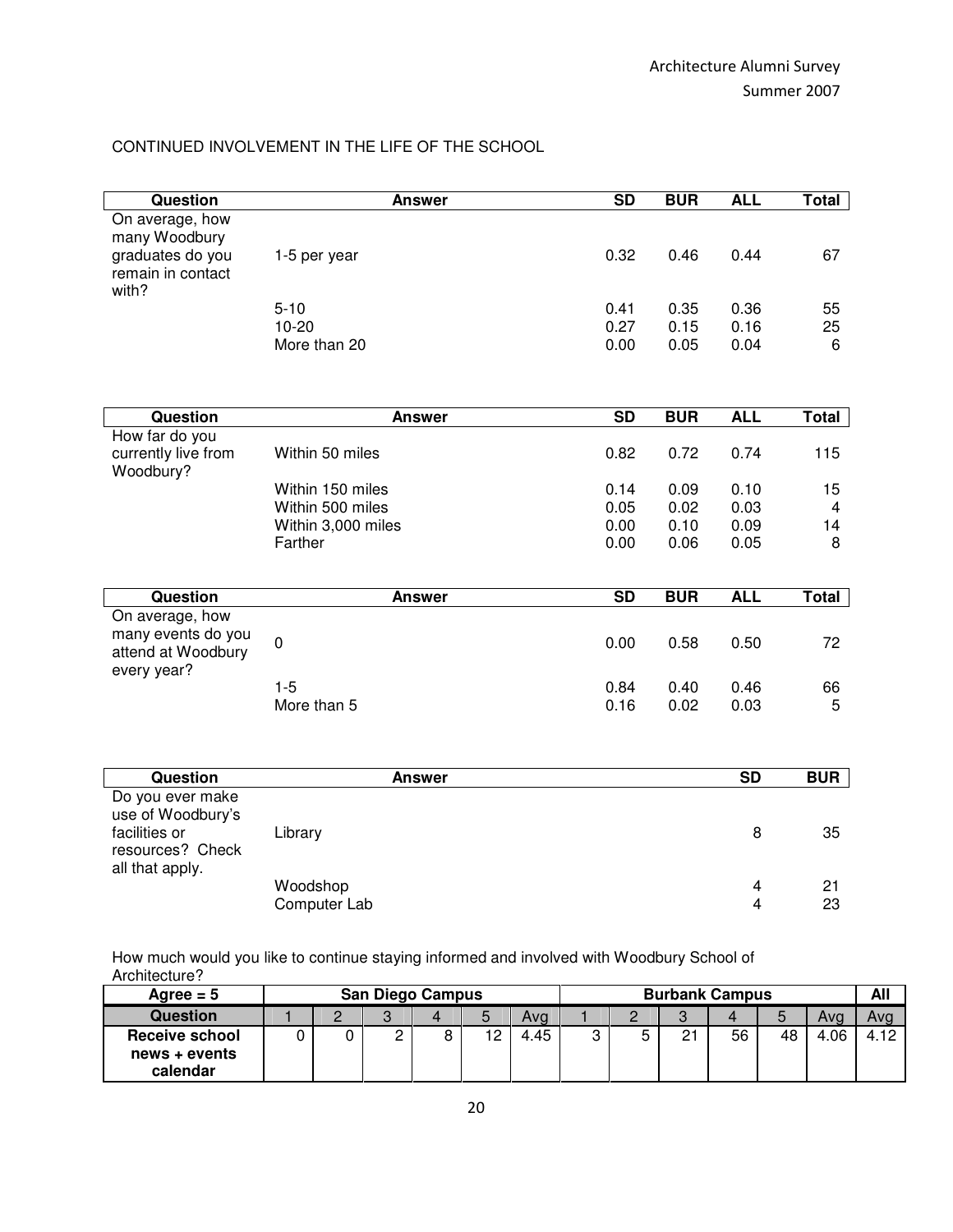| <b>Receive + Post</b><br>Alumni News +<br><b>Job Opportunities</b><br>as part of the<br><b>Woodbury website</b> | $\Omega$ |               | 2                        | 9 | 10 | 4.27 | 2              | 5  | 23 | 55 | 46 | 4.05 | 4.08 |
|-----------------------------------------------------------------------------------------------------------------|----------|---------------|--------------------------|---|----|------|----------------|----|----|----|----|------|------|
| Participate in an<br>alumni<br>listserve/chat<br>group                                                          | 0        | 3             | 6                        | 6 | 7  | 3.77 | 8              | 20 | 44 | 38 | 20 | 3.32 | 3.39 |
| Have a<br>woodbury.edu e-<br>mail address                                                                       | 3        | $\mathcal{P}$ | 5                        | 5 | 6  | 3.43 | 12             | 16 | 44 | 25 | 28 | 3.33 | 3.34 |
| Stay in touch with<br>faculty                                                                                   | 0        |               | 3                        | 7 | 10 | 4.24 | $\overline{2}$ | 8  | 21 | 47 | 52 | 4.07 | 4.09 |
| <b>Attend class</b><br>reunions                                                                                 | $\Omega$ |               | $\overline{\mathcal{A}}$ | 7 | 10 | 4.18 | 4              | 3  | 26 | 52 | 42 | 3.98 | 4.01 |
| <b>Use Woodbury</b><br>resources (shop,<br>library, computer<br>lab)                                            |          |               | 4                        | 5 | 9  | 4.00 | 3              | 10 | 39 | 38 | 30 | 3.68 | 3.73 |

How much would you like support current and future students at Woodbury School of Architecture?

| Agree $= 5$                                      |                |   | <b>San Diego Campus</b> |    |                |      | <b>Burbank Campus</b> |    |    |    |    |      |      |
|--------------------------------------------------|----------------|---|-------------------------|----|----------------|------|-----------------------|----|----|----|----|------|------|
| <b>Question</b>                                  |                |   | 3                       |    | 5              | Avg  |                       |    | 3  |    | 5  | Avg  | Avg  |
| <b>Hire Woodbury</b><br>students                 |                |   |                         | 10 | 5              | 4.03 | 2                     |    | 26 | 51 | 38 | 4.05 | 4.04 |
| <b>Mentor/Advise</b><br><b>students</b>          | 0              |   | 6                       | 9  |                | 4.01 |                       |    | 19 | 63 | 31 | 3.89 | 3.99 |
| <b>Recruit for</b><br><b>Admissions Office</b>   | 2              |   | 9                       |    | 3              | 3.07 | 12                    | 23 | 42 | 27 | 14 | 2.95 | 3.05 |
| <b>Host networking</b><br>events in your area    | $\overline{c}$ | 5 |                         | 3  | $\overline{2}$ | 3.03 | 12                    | 22 | 42 | 31 | 9  | 2.89 | 3.01 |
| <b>Contribute to</b><br><b>Scholarship Funds</b> | 4              | 4 | 8                       | 3  |                | 2.85 | 16                    | 22 | 48 | 26 | 5  | 2.53 | 2.80 |

|                | Are there any other ways you would like to support Woodbury student?                                                                                                                                                                                                                                                                                     |
|----------------|----------------------------------------------------------------------------------------------------------------------------------------------------------------------------------------------------------------------------------------------------------------------------------------------------------------------------------------------------------|
| San Diego      | I would love to teach a design studio in the near future.<br>Personal experiences and what worked for me and what were my obstacles. Maybe<br>become mentor.<br>eventually may be interested in mentoring<br>Perhaps by talking to professors on how they can improve in their teachings, what did<br>work and what didn't work when I took their class. |
| <b>Burbank</b> | Because I currently live in Atlanta, GA I am not able to be as involved as I would like,<br>however anything I can do via the internet or telephone I would be more than happy to.<br>It would be nice to hear about the studio critiques and perhaps have guest jurors who are                                                                          |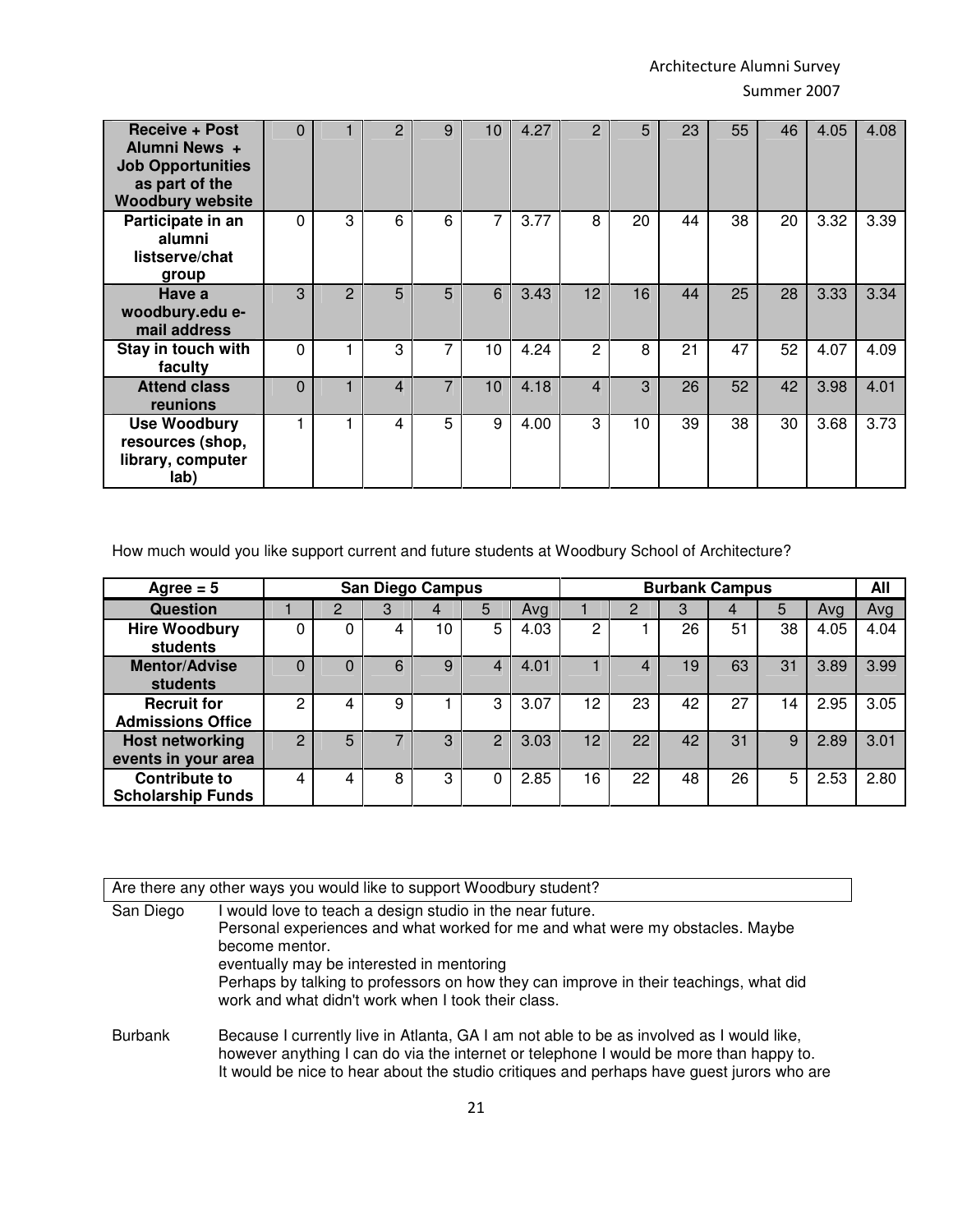former students.

the above sentence does not make sense; please try again. none

Advise students

Separate section within the Peer Mentoring program. Having RECENT graduates mentor troubling students to build networks, ideas, and gain interest in their future career fields. I've considered attending design critiques. N/A

I think it would be great to come in and be a guest instructor for a time. I'd also love to sit in on some critiques and to help create a fostering environment for the student to create and learn. It's been a while since I've visited the campus and I'm sure much has changed, but I did have some great ideas while I was there to make the campus and the curriculum even better. I'd also like to see more networking events happening. Obviously you have my e-mail address and my physical address, yet most of the time I hear about campus events after the fact. That is one area where schools like Sci-Arch and USC far surpass Woodbury.

Can give internships

It would be a pleasure to continue an open diologue both with faculty as well as with students. I am very proud to be a graduate from Woodbury University and I see the difference between work collegues and myself in graphic skills, desing ideas and thinking outside the box. Since I have entered the public sector, I am deprived at work of that constant creative architectur so I seek it elsewhere on the weekends. I am learning a lot and am working on becoming licensed as soon as possible. I find that I am so interested in green desing - mostly recycled materials. I call it 'Found Object Architecture'. In todays world, there isn't much space or money to build.

For graduate school, I hope to find a green design/build that explores innovative desian with green affordable materials & methods. (Like Samuel Mockbee's Rural Studio). I hope after my licensing I can find a local green master's program.

I hope to learn from other students when I visit and hopefully teach responsible architecture theory as wel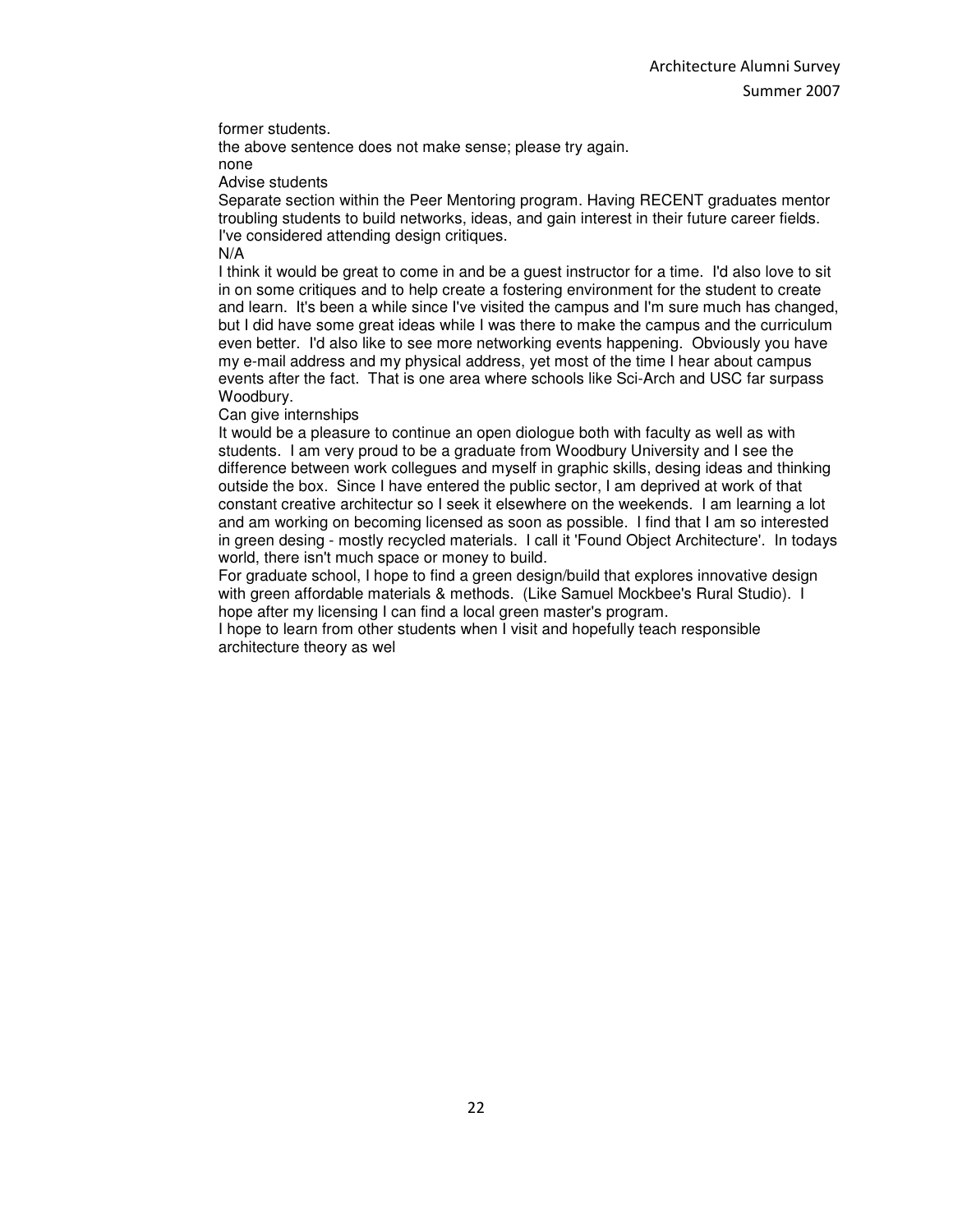Do you have any final comments?

|                | Are there any other areas that need to have their area of emphasis changed?                                                                                                                                                                                                                                                                                                                                                                                                                                                                                                                                                                                                                                                                                                                                                                                                                                                                                                                                                                                                                             |  |  |  |  |  |  |  |  |
|----------------|---------------------------------------------------------------------------------------------------------------------------------------------------------------------------------------------------------------------------------------------------------------------------------------------------------------------------------------------------------------------------------------------------------------------------------------------------------------------------------------------------------------------------------------------------------------------------------------------------------------------------------------------------------------------------------------------------------------------------------------------------------------------------------------------------------------------------------------------------------------------------------------------------------------------------------------------------------------------------------------------------------------------------------------------------------------------------------------------------------|--|--|--|--|--|--|--|--|
|                |                                                                                                                                                                                                                                                                                                                                                                                                                                                                                                                                                                                                                                                                                                                                                                                                                                                                                                                                                                                                                                                                                                         |  |  |  |  |  |  |  |  |
| San Diego      | I believe that my architectural education at Woodbury University is superior when<br>comparing myself to interns at the same level that I am at presently. I even found myself<br>feeling that I received a better education than interns that have been in the workforce for<br>numerous years. The education that I have received at Woodbury University has helped<br>me to take and pass 7 of the 9 A.R.E. tests on my first attempt. I feel that I am going to be<br>a more successful and well-rounded architect because of my architectural education that I<br>received. Thank you.<br>I have learned that you have to give and make sure you take 110% of your education.<br>Meaning if you feel you are lacking in an area, you request and demand attention for<br>knowledge. Woodbury was and is an experience I treasure. That is where I began to find<br>myself<br>I think a small (but lifescale) design build team project should be a part of the curriculum.<br>It should include artificial lighting, plumbing, and mechanical.<br>I hope the school keeps advancing in all levels. |  |  |  |  |  |  |  |  |
| <b>Burbank</b> | I often run into other Woodbury graduates, at city plan check counters, social events, and<br>other architectural events. It is very common for us to feel and want a place for Woodbury<br>networking. I think Woodbury should encourage, initiate and become more active in<br>supporting networking events and sponsoring architectural-based programs for alumni and<br>student relations.<br>Woodbury was a great school and great experience, full of staff and students who genuinly<br>care. I wouldn't have traded it for anything. The staff deserves credit for their dedication.<br>Make building green the norm.                                                                                                                                                                                                                                                                                                                                                                                                                                                                           |  |  |  |  |  |  |  |  |
|                | It's our responsability<br>It seems to me as if the survey could have been better designed.<br>'Designer' should be a current occupational option; 'More/Less Emphasized' should be<br>used instead of 'More/Less Satisfied' with respect to curriculum emphasis.<br>I work in the public sector, not the private sector but that selection is not available.<br>I enjoyed my experience at Woodbury University.<br>It would have been GREATLY appreciated if certain faculty members did not have a<br>tendency toward favoring particular students and thus treating them in 'special' ways. This<br>unprofessional behaviour affected the morale of the 'non-special' students and affected<br>their production and interest in Woodbury as a whole.<br>It is quite shameful.<br>none                                                                                                                                                                                                                                                                                                                |  |  |  |  |  |  |  |  |
|                | would like to be more involved with Architectural education<br>overall a great experience. Every school has it's pros and cons.<br>Woodbury University provides high quality education, I had an amazing experience there.<br>If filled out the survey even though I did not officially did not graduate from Woodbury<br>University. I still have two classes to take. I went back a couple of years ago to resolve the<br>matter, but the faculty did not make it easy for me. I still plan on finishing someday.<br>i very much enjoyed my experience at woodbury and the classes i was involved withit<br>was smaller thenand we were family under lou naidorf. i still keep in touch with my<br>mentor's when i was a pup hereand appreciate their guidance and experiences today.<br>theclasses i speak of range from 1990 - 1995.<br>It is the Best Architectural School on the West Coast. I oculdn't have attended a better<br>school.                                                                                                                                                         |  |  |  |  |  |  |  |  |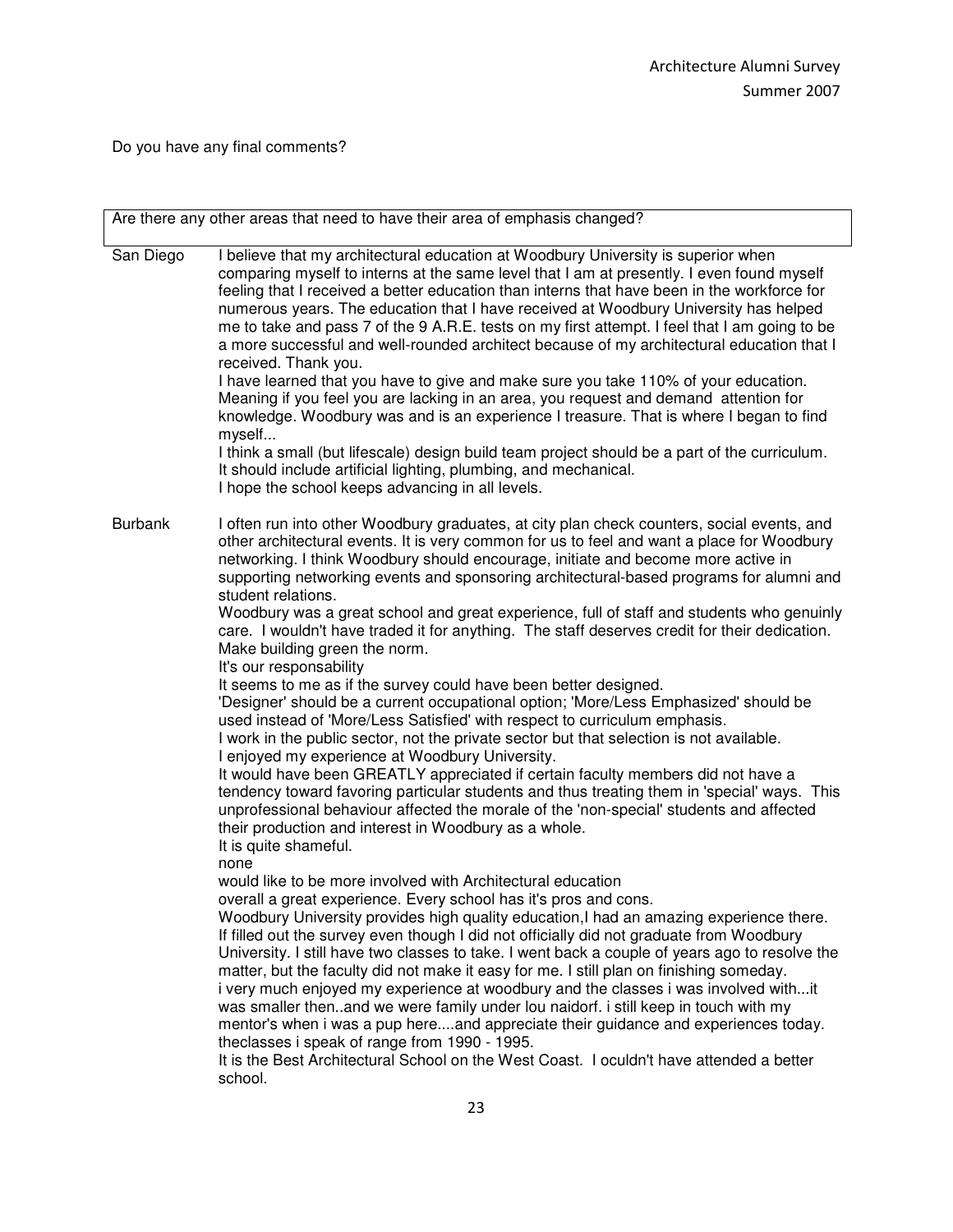I believe that if one is to make such a big commitment that the the bachelor's degree is not enough these days.

I believe there should be a way of getting your license within the 5 year period, instead of finalizing school and then having to go through the same obstacles while trying to make a living.

I recomend Woodbury University in the area of Architecture

I would strongly re-think the hollywood studio, i felt as though it was more of a diservice than a service in my education at woodbury.

My experience at woodbury was a thorough one. I really enjoyed being involved in the different areas of the campus, with different activities. My biggest complaint would be that classes in other majors were often held as the same time as my major and I was not able to pursue some subject matters because of that. Also, the studio spaces were a bit crowded. But I hear that is changing. I return to campus often to visit critiques and I can see that great progress is being made. I've currently hired a woodbury student to intern. I can see how much stronger the work is getting.

nor

I have no regret attending Woodbury...eventhough I am still paying loans...If i were to doit again, I still would choose WU!

Thank You for everything!!! I am confident when i say you are responsible for a large part in the acceleration to my successful destiny.....

Would love to have a good lecture series. Thom Mayne, Frank Ghery, George Yu, Neil Denari, Greg Lynn, .....

I hadn't realized how well rounded my education with Woodbury was until I entered the work force and then compared to my peers that attended state and other private universities. My education (although incomplete via one or two corses)set me far ahead of my peers. Most other universities seemed to imcomplete in strucures, and focused primarly on design and not practicile applications such as Codes excetera.

Woodbury gave me a good understanding of Architecture, now it is up to me to expand my horizons. Thank you.

Although I feel that the education was first rate. When I entered a professional job I was placed as an intern. I wonder how could a 5 year degree been more helpful preparing me to be in a design position. Especially when I see new hires from 3rd year and graduate from cal poly pamona come in at job captain,design and manager positions? Is woodbury preparing students for their future? Just something to think about; How do we get WU students in those design and management position out of college?

I would like to see Woodbury University do more with it's community.

The school of architecture needs more permanent full-time professors

Rapid prototyping and other digital fabrication tools (i.e. laser cutter) ought to be strongly implemented in studio projects as opposed to being optional and nearly out of reach. Further design opportunities arise when certain technologies are available and encouraged for student use.

Woodbury University is a unique institution that provides many students an option for studying architecture that combines faculty and staff in a nuturing environment unpresidented in southern california. I feel this attention and care for the students as well as the quality of the curiculum is the reason for its great reputation, and makes for a wonderfulplace to study. I am thankfull to be a part of the woodbury family.

I've heard that Woodbury has a brand new building on its campus designed by a predominant southern California architect. I also understand that the student enrollment has almost doubled since I've graduated. These are things I'm very happy to hear and I hope the school continues to grow and thrive. That said, it might be nice to have an architecture school alumni event so we can see the new facilities and meet some of the new staff. It would be great to see all of you again as well.

I wish the Architecture all the success and if the school wants to build international